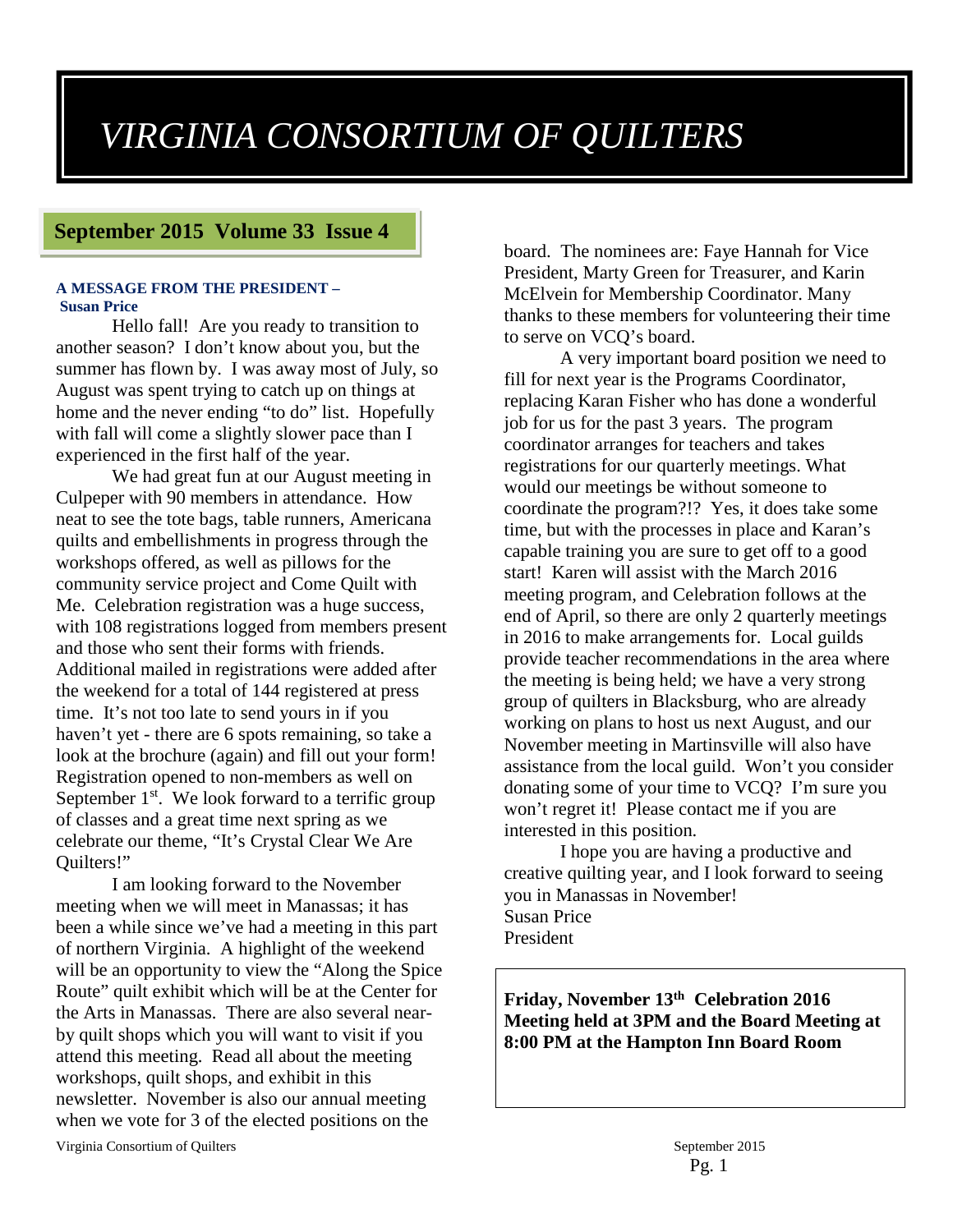## *MEET YOUR BOARD OF DIRECTORS*

|    | <b>Position</b>            | <b>Name</b>                   | <b>Phone</b>        | E-mail                              |
|----|----------------------------|-------------------------------|---------------------|-------------------------------------|
| 1  | President                  | <b>Susan Price</b>            | 703-569-7421        | sueprice@cox.net                    |
| 2  | <b>VP</b>                  | Faye Hannah                   | 757-410-0846        | quilterfayeh@gmail.com              |
| 3  | Secretary                  | Martha Berry                  | 757-570-4312        | tworiversquilting@gmail.com         |
| 4  | Treasurer                  | Marty Green                   | 540-967-3203        | mgcgreen@hotmail.com                |
| 5  | Membership                 | Diane Reasons                 | 540-942-5948        | dreasons@lumos.net                  |
| 6  | Historian                  | Joan McGowan                  | 703-323-6048        | joquilter@aol.com                   |
| 7  | Programs                   | Karan Fisher                  | 757-761-1173        | karanfisher@cox.net                 |
| 8  | Facilities                 | Debi Harding                  | 757-615-7758        | debi.harding@usi.biz                |
| 9  | Newsletter                 | Heather Zavagnin              | 770-845-5190        | queennefri@aol.com                  |
| 10 | <b>Web Mistress</b>        | Mary Grogan                   | 202-262-0142        | maryg@infovisions.org               |
| 11 | Publicity                  | Heather Zavagnin              | 770-845-5190        | queennefri@aol.com                  |
| 12 | Celebration Co-Chair       | Heather Zavagnin              | 770-845-5190        | queennefri@aol.com                  |
| 13 | Celebration Co-Chari       | <b>Susan Price</b>            | 703-569-7421        | sueprice@cox.net                    |
| 14 | Community Service Co-Chair | <b>Rickie Summers</b>         | 757-312-0943        | rasummers@comcast.net               |
| 15 | Community Service Co-Chair | <b>Aristine Shores</b>        | 804-712-1999        | aristineshores@hotmail.com          |
| 15 | Documentation              | Kitty Bull                    | 804-895-0248        | krabul@comcast.net                  |
|    | <b>Area Reps</b>           |                               |                     |                                     |
| 1  | Northern VA                | Kathy McCrea                  | 703-425-1829        | kathy.mccrea@cox.net                |
| 2  | Shenandoah Valley          | Dianne Reasons                | 540-942-5948        | dreasons@lumos.net                  |
| 3  | Southern Shenandoah Valley | Vacant                        |                     |                                     |
|    | C1.11.1                    | $D_{\cdot}1$ , $C_{\cdot}1$ , | $F$ 40 $F$ 0.4 0000 | $1.1 \cdot 1$ $2.0 \cdot 1 \cdot 2$ |

VCQ Board & Area Reps 2014

## 4 Charlottesville-Lynchburg Deb Schupp 540-604-0988 [debschupp@GumboDesignStudios.com](mailto:debschupp@GumboDesignStudios.com) 5 Richmond Karen DuMont 804-233-7750 [kmdumont@comcast.net](mailto:kmdumont@comcast.net) 6 Fredericksburg Ann Tinsman 540-894-5546 atinsman@hotmail.com 7 Southwest Vacant 8 Tidewater-Peninsula Bonnie Timm 757-483-4909 [botqg@verizon.net](mailto:botqg@verizon.net) 9 Tidewater-Southside Debi Harding 757-615-7758 [debi.harding@usi.biz](mailto:debi.harding@usi.biz)

#### **American Quilt Study Group**

## **In War Time: A Study of Civil War Era Quilts 1850 - 1865 by the American Quilt Study Group is now available!**

Our self-published book showcasing our 2014 Study Quilts is here! Completed by a small group of volunteers, this book features all 50 of the study quilts that were displayed at the 2014 Seminar along with photos of the inspiration quilts and the written statements. You can order your copy of the book through Amazon – don't forget to use Amazon Smile,

[https://smile.amazon.com/ch/47-0813103,](https://smile.amazon.com/ch/47-0813103) selecting American Quilt Study Group to help support us! The book is available for \$21.95.

## **Advertising For Newsletter & Roster**

|                                               | Newsletter | Roster  |  |
|-----------------------------------------------|------------|---------|--|
| <b>Business Card</b>                          | \$10.00    | \$20.00 |  |
| $\frac{1}{4}$ Page                            | 15.00      | 30.00   |  |
| $\frac{1}{2}$ Page                            | 30.00      | 60.00   |  |
| Full Page                                     | 50.00      | 100.00  |  |
| <b>Inside Back Page</b>                       |            | 125.00  |  |
| Classified Ad (50 word max - Newsletter only) |            |         |  |
| \$5.00 - available ONLY to VCQ Members        |            |         |  |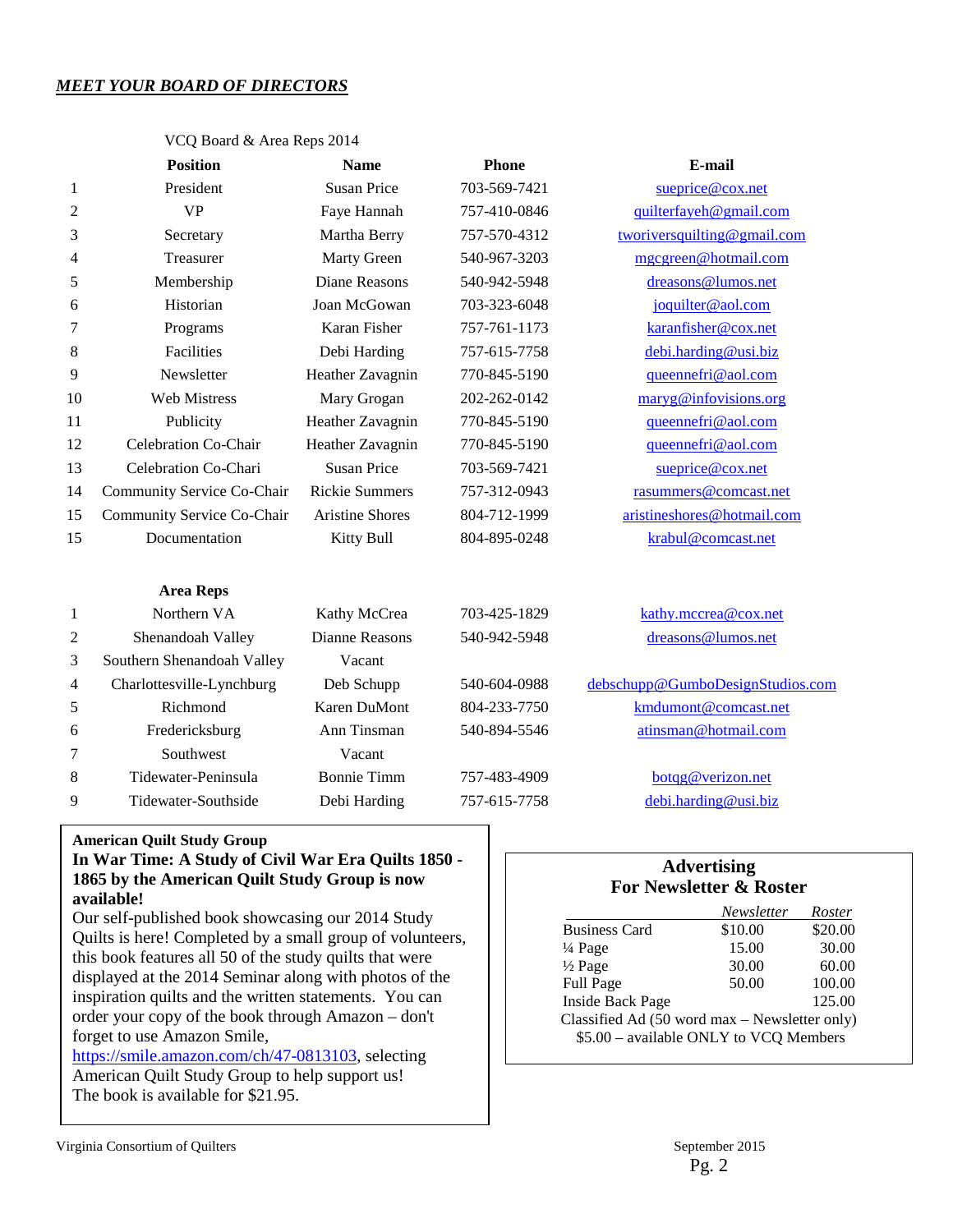## **VCQ General Meeting Minutes August 8, 2015 Culpepper Baptist Church Culpepper, VA**

Meeting called to order at 12:50 p.m.

**President's Welcome**: Susan Price

Susan welcomed everyone to the Culpeper Baptist Church and gave a special thanks to Phyllis Keesee for making arrangements for this facility and the Culpepper and Madison Quilt Guilds for the morning snacks and coffee and bookmarks. Susan welcomed new members and guests. Vice President Faye Hannah gave a welcome gift to new members. Secretary: Martha Berry stated that the May meeting minutes were published in the last newsletter. Sherry Whitford made a motion to approve the minutes, seconded by Karin McElvein. The minutes were then approved by the general membership.. **President's Announcements**:

Cards were set out for members to sign and then send to Norma Harris, Laura Jennison, Judy Beigbeder, Susan Smith and Ronnie Harriman.

The Virginia Quilt Museum (VQM) continues with the 20th Anniversary Fundraising Campaign, \$20 for 20 years. Donation forms are available or you can donate online at their website; Debi Harding has tickets for a raffle quilt (\$5 each) for the museum. A thank you letter was received for sponsorship of a quilt in the 20th anniversary exhibit. The new director is Kimberly McCray.

VCQ business cards are available for members to share with non-member friends and encourage them to join us.

Augusta Cole has tickets for a raffle quilt for her church, St. Matthews Episcopal Church, to benefit mission ministry opportunities.

## **Reports**:

**Treasurer**: Marty Green has provided copies of the treasurer's report. Pat Sappenfield motioned to approve the report, Robin Speck seconded the motion. The report was approved by the general membership.

**VP**: Faye Hannah has extra charms/pins and fabric boxes for purchase.

#### **Membership**: Dianne Reasons

The 2015 Membership roster is available on the member's only section of website. Log on info was included in an email sent to members. See a board member if you need more information for online access. Facebook Page membership is at 502 compared to 259 paying members. If you know anyone who has joined us on FB, encourage them to come to a meeting and see how much fun we have in person!

#### **Facilities**: Debi Harding

The November meeting will be held in Manassas. Locations for 2016 are set. (Staunton is being confirmed, Smith Mountain Lake, Blacksburg and Martinsville). If you would like to host a meeting in your area of the state or know of a good location for 2017 and beyond, please talk to Debi or me. We are looking for either retreat locations or hotels that allow us to stay and meet in the same facility or a church with nearby hotel facilities.

**Programs**: Karan Fisher

90 people attended the August meeting. Karan gave a November preview. There will be a machine quilting class, a needle turn applique class, a class on incorporating children's artwork in quilts, a paper piecing class, Service projects and Come Quilt with Me. Karan gave a quick overview of the programs chair position for anyone that may be interested in the position.

**Newsletter & Print Publicity**: Heather Zavagnin The next deadline is September 14 for the November meeting newsletter.

#### **Celebration 2016**:

Theme: "Its Crystal Clear…We Are Quilters! "Save the date" magnets & pens are available for anyone who needs them. Registration now underway! Block Lotto kits are available. Please see Marty Moon. Kathy has sample of the Challenge quilt. If you are interested in participating in the challenge pick up instructions or they will be in the Celebration Brochure. The TAG Team is now complete as Bonnie Timm and Susan Smith have joined the committee to serve on the team. 108 people registered for Celebration at the meeting and a total of 156 have registered. A thank you went to Paula Golden for all the behind the scenes work to pull teachers together for the 2016 event.

**Community Service Project**: Rickie Summers & Aristine **Shores** 

80+ Comfort pillows for mastectomy patients were donated in Northern Virginia from the May meeting. A group of members in the Williamsburg area got together recently and made 26 pillows that they brought to the August meeting. 80 pillows will go to the Culpepper area from the August meeting. November will be the last meeting to make the mastectomy pillows. A new project will be decided at the January board retreat. Please think of ideas for future projects. **Documentation**: Kitty Bull/Neva Hart

Kitty and Neva will be working on putting documentation information together. Please remember to always document your quilts.

## **Old Business**:

We still have vacant Positions for the Southern Shenandoah Area Rep (includes Roanoke) and Southwest VA Area Rep. We have nominees for positions to be elected in November ; Karin McElvein for Membership, Marty Green for Treasurer, and Faye Hannah for VP; but if you would like to be considered, please speak to your area rep.

We need a Programs person to replace Karan Fisher beginning in 2016; goal is to identify someone soon who can work along with Karan to learn the position. There are only 3 meetings in 2016 because of Celebration, and assistance finding local teachers will be available from the host group. This could be 2 people sharing the position who live fairly close to each other.

## **New Business**:

VQM – Gloria Comstock would like guilds to exhibit quilts beginning in late 2016 and has a set of guidelines. If you think your local guild would be interested, pick up a handout to take back to your guild.

Gather at 3:45 for class show & tell and Regular show & tell as well as door prizes

Adjourn 1:22 pm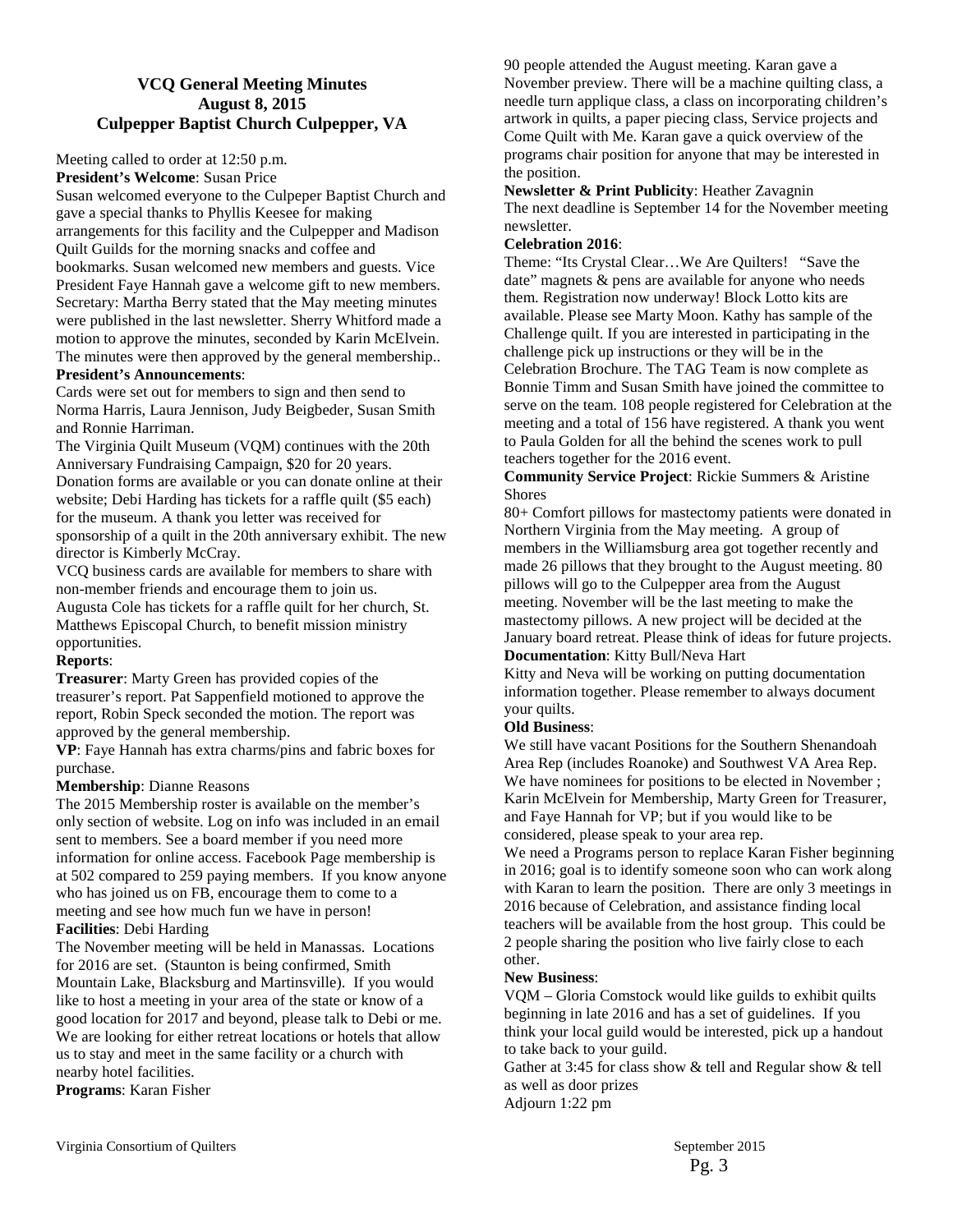# **Calendar of Events**

#### SWVA Quilt News

We bring you news and updates on quilt and fiber art related events and activities in Southwest Virginia. Would you like to receive this monthly e- newsletter? Please sign up at <http://kutauber.wix.com/SWVAQuiltNews>

#### **October 2015 TBD**

Stafford Piecemakers Quilt Guild's Annual Quilt Show John Musante Porter Memorial Library 2001 Parkway Blvd, Stafford, VA 22554 540-659-4909 [www.staffordpiecemakers.com](http://www.staffordpiecemakers.com/)

#### **October 1-3, 2015**

Original Sewing & Quilt Expo Fredericksburg Expo & Conference Center 2371 Carl D Silver Pkwy, Fredericksburg, VA 22401 [www.sewingexpo.com/FredericksburgVA.aspx](http://sewingexpo.com/FredericksburgVA.aspx) 

**November 6-15, 2015** Quilters' Quest Shop Hop Maryland & Northern VA <http://www.quiltersquest.org/home.html>

**February 25 – 28, 2016 Mid-Atlantic Quilt Festival XXVII** All under one roof at the **Hampton Roads Convention Center <http://www.quiltfest.com/>**

## **April 2-3, 2016**

12th Annual Quilt Show Cabin Branch Quilters Guild & Stonehouse Prince William County Fairgrounds, 10624 Dumfries Rd, Manassas, VA For info RoseMary Baty-Willcox [artandsoul57@gmail.com](mailto:artandsoul57@gmail.com) or 703-398-769 [www.cabinbranchquilters.org](http://www.cabinbranchquilters.org/)

We send all VCQ emails from  $info@vcq.org$ . Please check your spam settings to always allow email from [info@vcq.org.](mailto:info@vcq.org)

Thank you to everyone who is now receiving newsletters and announcements from VCQ by email. You are saving our organization significant money, and making your Newsletter Editor's job go much faster!

#### **April 2016 TBD**

LQG Biennial Quilt Show Lake Quilters Guild Trinity Ecumenical Parish, Rte 122, Moneta, VA [www.lakequilters.org/quiltshow/quiltshow.htm](http://www.lakequilters.org/quiltshow/quiltshow.htm)

#### **April 2016 TBD**

5th Annual Scenic Route Shop Hop Ladybug's Cottage - Wendell, NC 27591 Quilt Lizzy - Warrenton, NC 27589 Lib's Place - Rice, VA 23966 Quilter's Nook - Boydton, VA 23917 Rose Patch Creations - Crewe, VA 23930 Threads Run Thru It - Phenix, VA 23959

#### **June 3-5, 2016**

Quilters Unlimited Show Dulles Expo Center 4320 Chantilly Shopping Center, Chantilly, VA (703) 261-6366 [www.quiltersunlimited.org/quiltshow](http://www.quiltersunlimited.org/quiltshow/)

#### \*\*\*\*\*\*\*\*\*\*\*\*\*\*\*\*\*\*\*\*\*\*\*\*\*\*\*\*\*\*\*\*\*\*\*\*\*\*\*\*\*

VCQ Events: **March 12, 2016 Staunton CELEBRATION April 28 – May 1, 2016 August 13, 2016 Blacksburg November 13, 2016 Martinsville**

The following are the **Deadline Dates** for item submissions to the newsletter staff: **January 15<sup>th</sup> 2016** for March 12<sup>th</sup> meeting **June 17<sup>th</sup> 2016** for August 13<sup>th</sup> meeting September 16<sup>th</sup> 2016 for November 12<sup>th</sup> meeting

Material can be sent electronically (preferred) to queennefri@aol.com OR mailed to: Heather Zavagnin, 87 White Oak Landing Rd, King William, VA 23086

 **The current newsletter and past newsletters can be viewed and downloaded from the VCQ website at [www.vcq.org](http://www.vcq.org/)**

 **Please contact Heather Zavagnin, [queennefri@AOL.com](mailto:krabul@comcast.net) or (770)845-5190, or Mary Grogan at [webmistress@vcq.org](mailto:webmistress@vcq.org) if you are having trouble downloading a copy from the website or if you wish to receive a paper copy of the newsletter thru the US Postal Service.**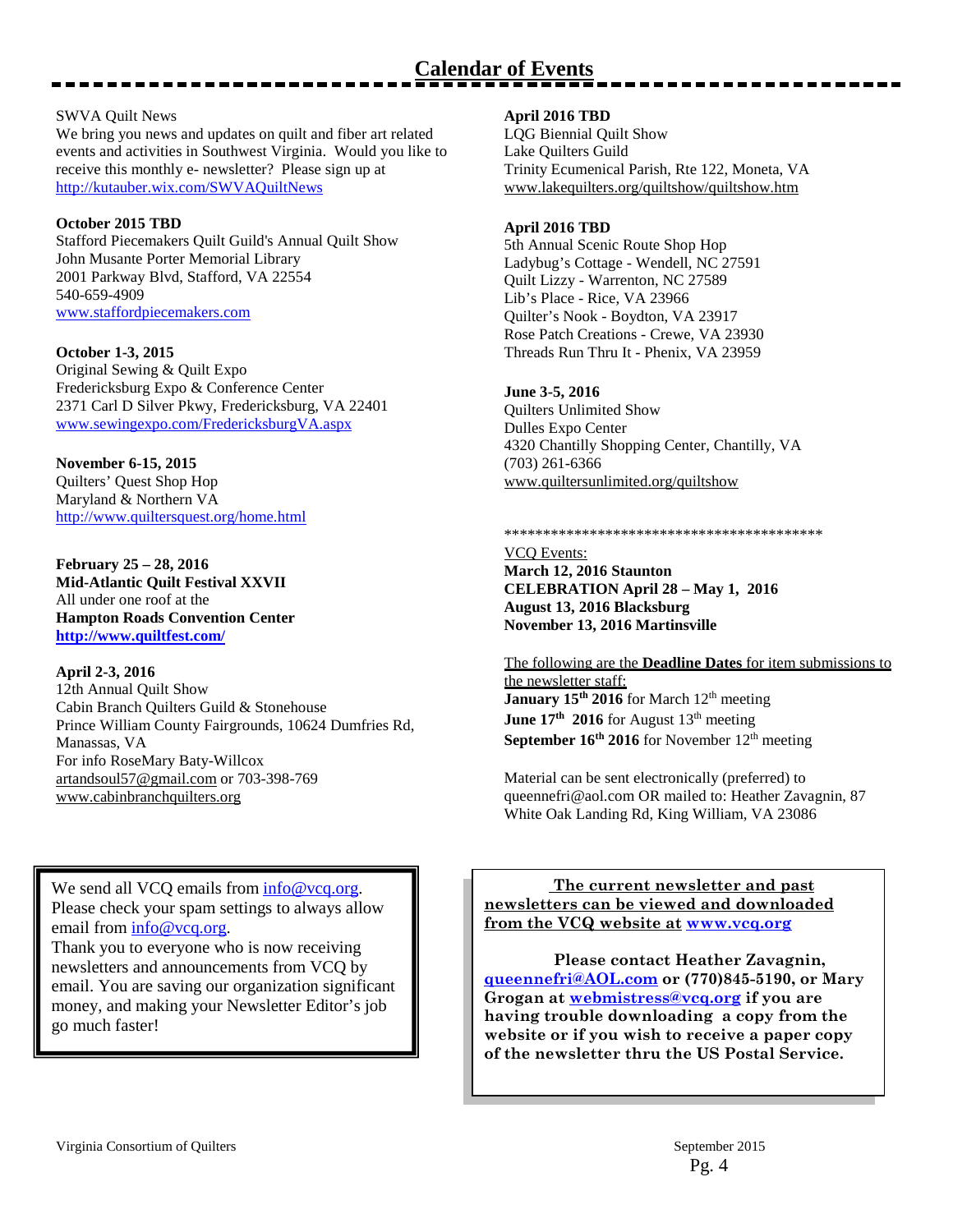

**VIRGINIA QUILT MUSEUM** 301 S. Main Street Harrisonburg, VA 22801 Phone 540-433-3818 Preserving, celebrating, and nurturing Virginia's quilting heritage

## **[www.vaquiltmuseum.org](http://www.vaquiltmuseum.org/)**

## Designated the "**official quilt museum of the Commonwealth**" by the General Assembly

## **Sew-Along Blog Debuts**

Join the Virginia Quilt Museum's Shenandoah Valley Botanical Album Quilt (SVBAQ) Sew-Along! Beginning October 1st, follow teacher Doreen Johnson in the creation of your very own version of the 1858 Shenandoah Valley Botanical Album Quilt. Let this special quilt - recently recognized during a nation-wide [Civil War quilts traveling exhibit](http://r20.rs6.net/tn.jsp?f=001XDpGwC2x1EJ3spfUxD3cMMiBVfg4rvytbVs_NPOC5veF489q0RuG_TNfogcVVLOhv6ZvuTuq5X_XbvixwFCMplujqJweDHGjuz8Dj36WijBPlIDVz10ulqHL0UVe7SQt7cEsMFPtr7v3RU5IkJa8yBOwTfA_CgQo9Z8_9OgLuFO5WDwJpaiUuOrcJHbqv3fA-G6TPJ2fPUhkURz_epenSr_HiPYXCz7BbAaLc_RxIabIUN_RUzpbdCw7dP8RzpW-cNTbznQxso0=&c=l7NviIOrqiVPPdyFlB8w4rWTHOkiCORw4rq6XHi72rW9HL4QdCnyYA==&ch=8YmmTAHJOrCPa8UZnAlmb7ug7B4wFXSRfK2RxbL3cY36z5sv3PUMew==) and our own [Homecoming Celebration](http://r20.rs6.net/tn.jsp?f=001XDpGwC2x1EJ3spfUxD3cMMiBVfg4rvytbVs_NPOC5veF489q0RuG_TPdm_PAav1d6_EU-lkB748MsPleqQWdwZV_pkvyI0prslRl2zOWDgVlnTY2-TrgCMlqAptIZk83J9z3b-354Kmivp53x-I5NY7tasQAkh-R9k8DwxGD3bvdyNKqk3c-vSVtcltcOgky8t778dzz3UqGPtZxuee_ra3lTi70KQgo78MKX21kaDpYJpSbOQ9hDHbCrFCes762YZ241MD1OSbN9TmGbsU6M66-cy6DXz0bdVmcRoJV32c=&c=l7NviIOrqiVPPdyFlB8w4rWTHOkiCORw4rq6XHi72rW9HL4QdCnyYA==&ch=8YmmTAHJOrCPa8UZnAlmb7ug7B4wFXSRfK2RxbL3cY36z5sv3PUMew==) - serve as the inspiration for your next quilting project! Visit the **SVBAQ** blog today to purchase your pattern (hard copy or digital download) and learn more about this exciting opportunity! All proceeds from pattern sales fully support the Virginia Quilt Museum.

## *Current Exhibits (thru Oct. 3rd)*

## **New Quilts from Old Favorites: Carolina Lily**

This traveling exhibit from the National Quilt Museum in Paducah, Kentucky features winning quilts from a juried competition in which quilters were challenged to create contemporary designs using the traditional Carolina Lily block.

## **20 Quilts for 20 Years**

Happy 20th Anniversary to the VQM! This sponsored exhibit includes a quilt that was accessioned into the Museum's collection in each year from 1995 to the present, 20 quilts in all!

## **Botanicals of the Valley**

Come admire a variety of quiltmaker interpretations of the Shenandoah Valley's flora with this exhibit of locally-made botanical quilts.

## **Civil War Quilts**

Exhibited in conjunction with our summer "What the Women Left Behind: Civil War Quilts" Seminar, this exhibit features quilts made in the years leading up to, during, and following the American Civil War.

## **Signature Quilts: Quiltmaker Voices**

This exhibit highlights the deep family and community histories of six of the Museum's Signature Quilts, (quilts that feature embroidered, inked or stamped signatures or names).

*Upcoming Exhibits (Oct. 13th - Dec. 19th)* 

- **30 Quilts for 30 Years**
- **A Legacy of Quilting and Stitching Spanning 150 Years: The Unger, Fuss and Power Family Collection**
- **Charlottesville Area Quilters Guild: Win, Place, Show**
- **Curator's Choice**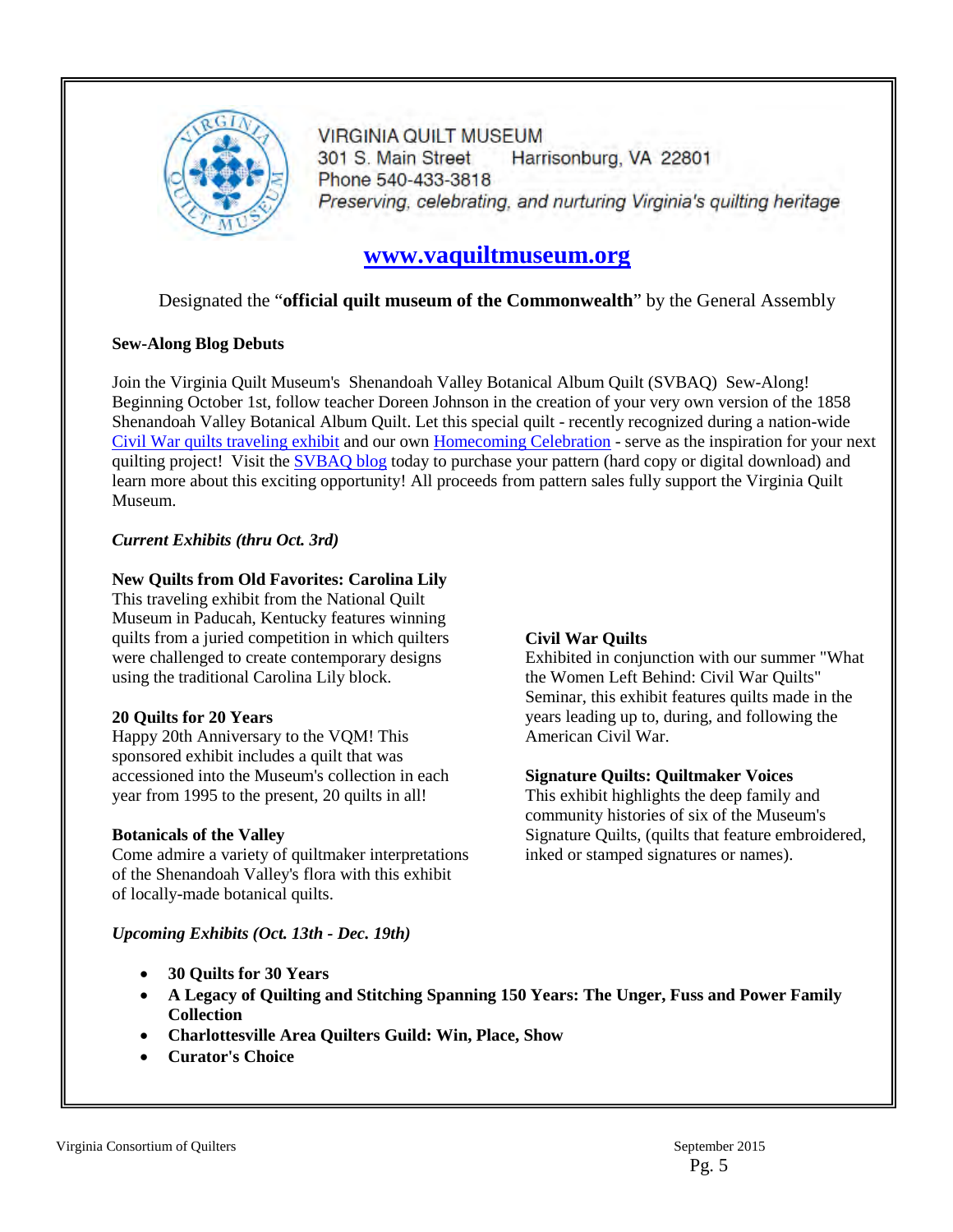# Virginia Consortium of Quilters **Application for Membership**

|                                                                               |                                        | Name: <u>Name:</u> Phone: ( )                 |                                 |                                                                                                                                                                                                            |
|-------------------------------------------------------------------------------|----------------------------------------|-----------------------------------------------|---------------------------------|------------------------------------------------------------------------------------------------------------------------------------------------------------------------------------------------------------|
|                                                                               |                                        |                                               |                                 |                                                                                                                                                                                                            |
|                                                                               |                                        |                                               |                                 |                                                                                                                                                                                                            |
| check the box below.)                                                         |                                        |                                               |                                 | Email address: The address of the set of the set of the set of the set of the set of the set of the providing my email address I understand that I will receive the newsletter electronically unless I     |
| $( )$ I wish to receive a <i>paper copy</i> of the quarterly newsletter.      |                                        |                                               |                                 |                                                                                                                                                                                                            |
| yours will not.                                                               |                                        |                                               |                                 | Your membership can be paid for multiple years (up to 5 years) with this form. This date will be on<br>your membership card and the mailing label of each newsletter. If dues increase during this period, |
|                                                                               |                                        |                                               |                                 |                                                                                                                                                                                                            |
| () Renewal Amt: \$_____________(make check payable to "VCQ" and include SASE) | (\$20.00 per year up to five years.)   |                                               |                                 |                                                                                                                                                                                                            |
|                                                                               |                                        |                                               |                                 | Renewal Members Only: Please enclose with your payment, application and a self-addressed                                                                                                                   |
| stamped envelope (SASE) for your membership card.                             |                                        |                                               |                                 |                                                                                                                                                                                                            |
|                                                                               |                                        |                                               |                                 |                                                                                                                                                                                                            |
|                                                                               |                                        |                                               |                                 |                                                                                                                                                                                                            |
| I may be willing to drive others from my area to VCQ meetings. Yes            |                                        |                                               |                                 | N <sub>0</sub>                                                                                                                                                                                             |
| <b>Mail to:</b>                                                               | 41 Ashleigh Dr<br>Waynesboro, VA 22980 | <b>Dianne Reasons, Membership Coordinator</b> |                                 |                                                                                                                                                                                                            |
| For Membership Only:                                                          | Ck. No.<br>MCard Date:                 |                                               | Amt:<br>Exp. Year:<br>Name Tag: | Area:                                                                                                                                                                                                      |

Rev. 1/12/2013

Virginia Consortium of Quilters September 2015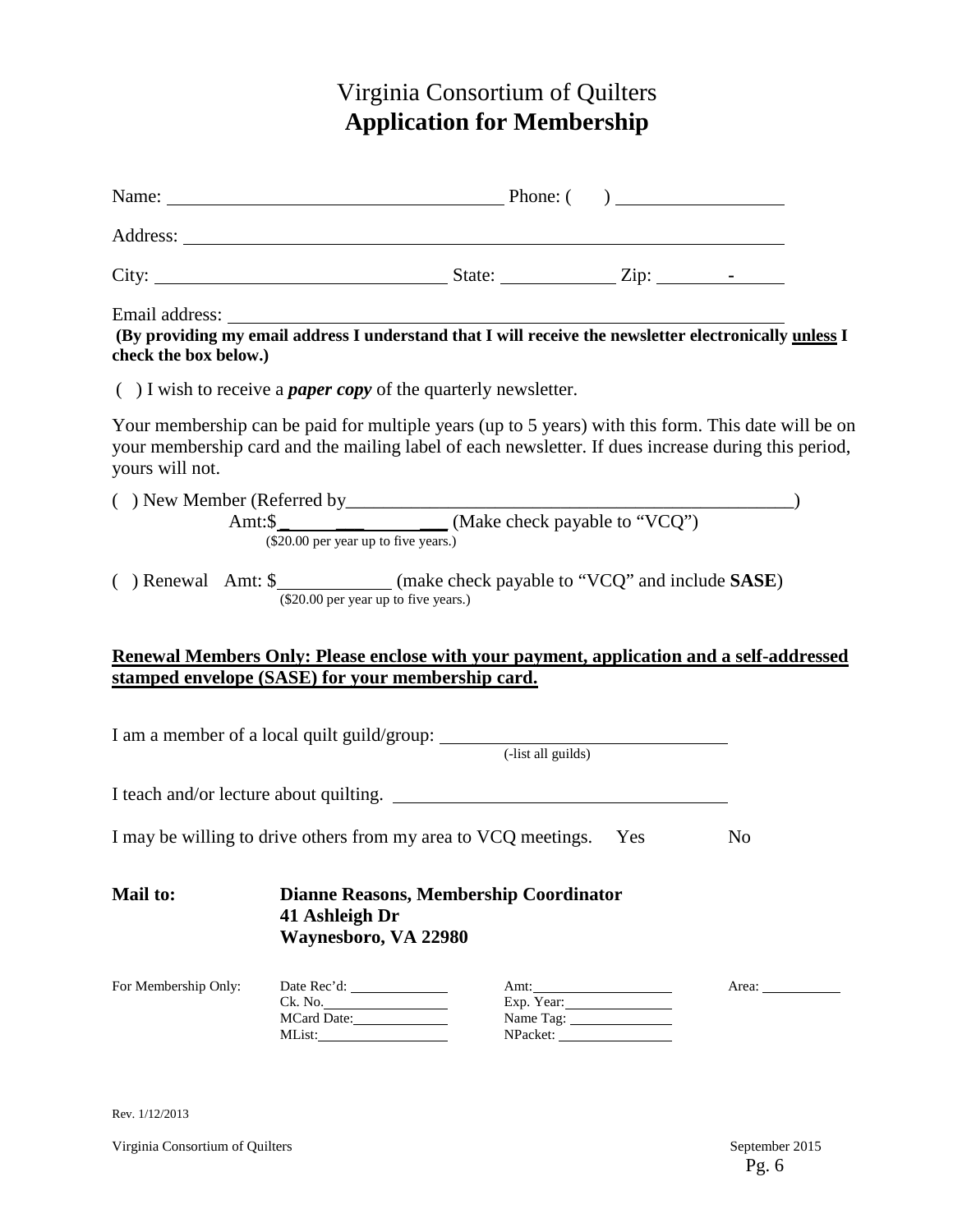## **November 14, 2015 Meeting & Workshop in Manassas, VA Assistance from Cabin Branch Quilters of Woodbridge**

## **Accommodations**: Lodging will be at the **Hampton Inn - Manassas**

7295 Williamson Blvd. Manassas Virginia 20109 Tel: 703.369.1100

The cost is \$94 for a room with two double beds or one king bed, plus 13% tax. Make sure to mention VCQ when making your reservation. A full complimentary breakfast with hot items is included. Any unreserved rooms in our block will be released to their general public on **Friday, October 23, 2015.** The hotel has limited doubles with more King beds blocked for us. Plenty of restaurants in the area: Olive Garden, Fridays, Mexican places, Red Lobster, Chilis, Panera, PotBelly, etc.

## **Directions to the Hotel:**

## **From East or West:**

Take I-66 to Exit 47A. Travel route 234 Business South for three blocks (third traffic light). Turn left onto Williamson Blvd. Hotel entrance is the 1st left.

## **From the South:**

- Take I-95 North toward Washington
- At exit 152B, take ramp right for VA-234 North toward Manassas (20.1 mi.)
- Turn right onto Sudley Manor Dr (1.7 mi.)
- Turn left onto VA-234 N / Sudley Rd (0.6 mi.)
- Turn right onto Williamson Blvd (0.3 mi.)
- Make a U-turn at Stonehouse Dr (0.2 mi.)
- Arrive at 7295 Williamson Blvd, Hampton Inn Manassas

## **Meeting Location**: **Manassas Baptist Church – Phone: 703.361.2146 x 234**

8730 Sudley Rd., Manassas (Rt 234) The Building we are using is actually a former middle school right next to the church, called "The Rock Building". There is plenty of parking; use the main entrance which is at ground level, no stairs. We will be on the main floor, also ground level.

## **Directions to Manassas Baptist Church from the Hampton Inn:**

Turn right out of the hotel parking lot onto Williamson Blvd. toward VA-234/Sudley Rd. Turn Left onto VA-234 Bus/Sudley. Drive 2.9 miles to church- 8730 Sudley Rd,

## **Directions to Center for the Arts from the hotel:**

Turn right out of the Hampton Inn parking lot onto Williamson Blvd and go to the traffic light at Rt. 234; turn left onto 234 Business S/Sudley Rd. Go 3.3 miles; take a slight right onto Grant Ave for .8 miles. Turn left onto Center St for .1 mile, turn right onto Battle St. The Center will be on your left.

**From Manassas Baptist Church:** Turn right out of the parking lot; in .3 miles take a slight right onto Grant Ave for .8 miles; left onto Center St for .1 mile, right onto Battle St.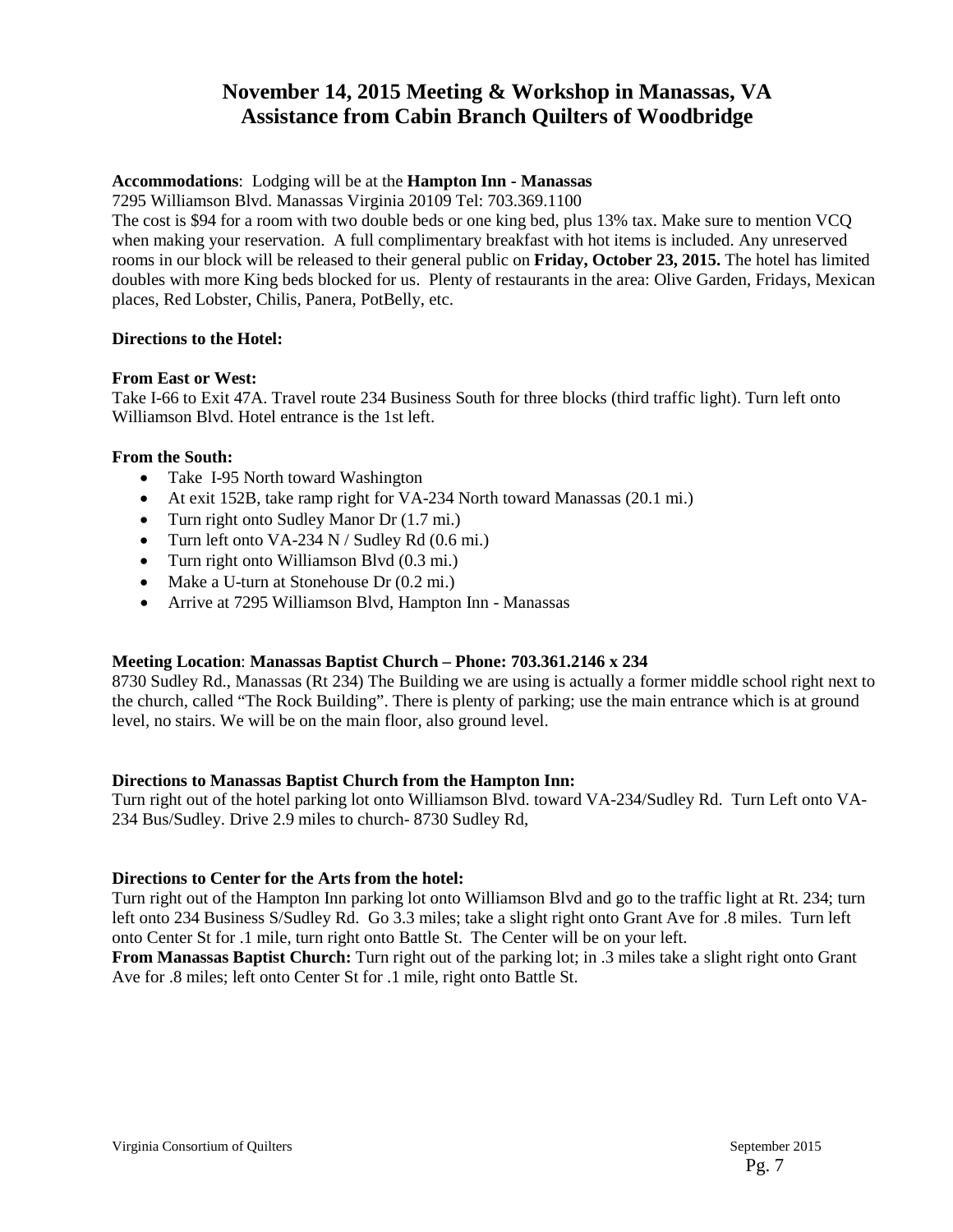# "Along the Spice Route" Quilt Exhibit

# **Center for the Arts at the Candy Factory of Greater Manassas/Prince William County**

9419 Battle Street, Manassas, VA 20110

## **November 5 – December 17**

The spice trade with its long and exotic history gives intriguing topic for these art quilts. Rich sights and colors will cause olfactory memories to respond; the imagination lines up time and place inside each market stall with sounds and senses in perfect accord. "Along the Spice Route" features 41 wall quilts depicting artistic interpretations of spices that refine modern cuisine. The exhibit offers an opportunity to discover the spices´ countries of origin, the importance of ancient trade routes, and the lasting connections between the world´s cultural heritages.

Several members of VCQ, as well as other Virginia quilters are represented in this exhibit. The Center for the Arts will stay open until 8 PM on Friday, Nov. 13 and 6 PM on Saturday, Nov. 14 to accommodate VCQ members traveling to and from northern Virginia.

You don't want to miss this special exhibit! <http://www.center-for-the-arts.org/>

Directions from the hotel:

Turn right out of the Hampton Inn parking lot onto Williamson Blvd and go to the traffic light at Rt. 234; turn left onto 234 Business S/Sudley Rd. Go 3.3 miles; take a slight right onto Grant Ave for .8 miles. Turn left onto Center St for .1 mile, turn right onto Battle St. The Center will be on your left.

From Manassas Baptist Church:

The church is on 234/Sudley Rd. Turn right out of the parking lot; in .3 miles take a slight right onto Grant Ave for .8 miles; left onto Center St for .1 mile, right onto Battle St.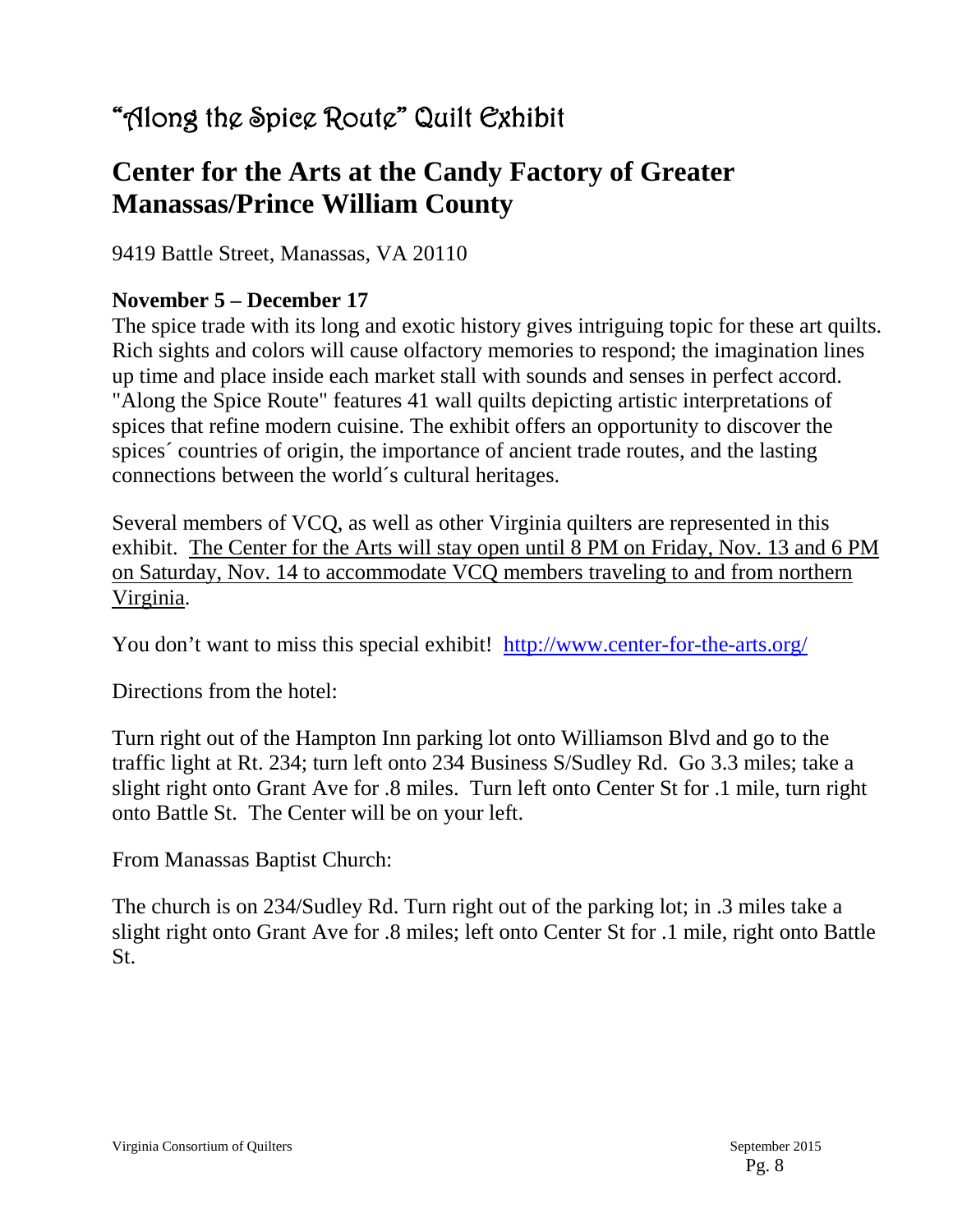## **Notes from Karan:**

Your registration form and check to VCQ must be **postmarked by Friday, October 30, 2015** (2 weeks prior to event). **Registrations will close after this date without exception. Any registrations postmarked after October 30, 2015 will not be accepted and will be returned.** Please fill out your registration form completely as this information is very vital to ensure proper confirmation mailing of your postcards.

## **You will receive a postcard with your registration confirmation – Bring your postcard!! It is your MEAL TICKET for lunch and door prize drawing.**

**Any cancellations must be made by Friday, October 30, 2015 to obtain a refund.**

**Please wear your nametag to the meeting so we can put names and faces together.**

#### **Friday, November 13, 2015 Schedule: Dinner on your own**

- $\geq$  3:00 4:00pm Celebration 2016 Committee Meeting
- $\geq$  8:00 9:30pm VCQ Board Meeting (TBA)

#### **Saturday, November 14, 2015 Meeting Schedule:**

- $\geq$  8:00 9:00 AM Registration
- $\geq 9:00$  Noon Workshops
- $\triangleright$  Noon 12:45PM Lunch
- $\geq 12:50 1:20$ PM Business meeting
- $\geq 1:30 3:30$ PM Workshops reconvene
- $\geq$  3:45 4:15 PM Show and Tell

# Shops Near Manassas Area

**Suzzi's Quilt Shop** 10370 Portsmouth Road Manassas, VA 20109 (703) 368-3867 [http://suzziesclasses.wix.com/suzzi](http://suzziesclasses.wix.com/suzziesquiltshop) **[esquiltshop](http://suzziesclasses.wix.com/suzziesquiltshop)** 

## **Daffodil Quilts and Fibers** (

A bit to the west in Nokesville) 13059 Fitzwater Dr Nokesville VA 20181 (703) 594-0386 [http://daffodilquiltsandfibers.](http://daffodilquiltsandfibers.com/home.htm) **Oh Sew Persnickety Fabrics and Threads** (a very nice shop, a bit further west but not far off I66) 15125 Washington St #116 Haymarket, VA 20169 [https://www.ohsewpersnic](https://www.ohsewpersnickety.com/) [kety.com/](https://www.ohsewpersnickety.com/)

## **The Quilters Studio** (newest

shop in Fairfax area) (703) 261-6366 FAIR CITY MALL 9600 Main Street, Unit L Fairfax, Virginia 22031 (Aka Rt. 236/Little River Turnpike, across the street from Woodson HS)

<http://www.quiltersstudiova.com/>

## **Aurora Quilts** (this is primarily a long armer but also has fabric in the shop; not far from the Center for the Arts) 9100 Church Street, Suite 101 Manassas, VA 20110 (703) 330-9111 [http://www.auroraquilts.com/h](http://www.auroraquilts.com/home.html) [ome.html](http://www.auroraquilts.com/home.html)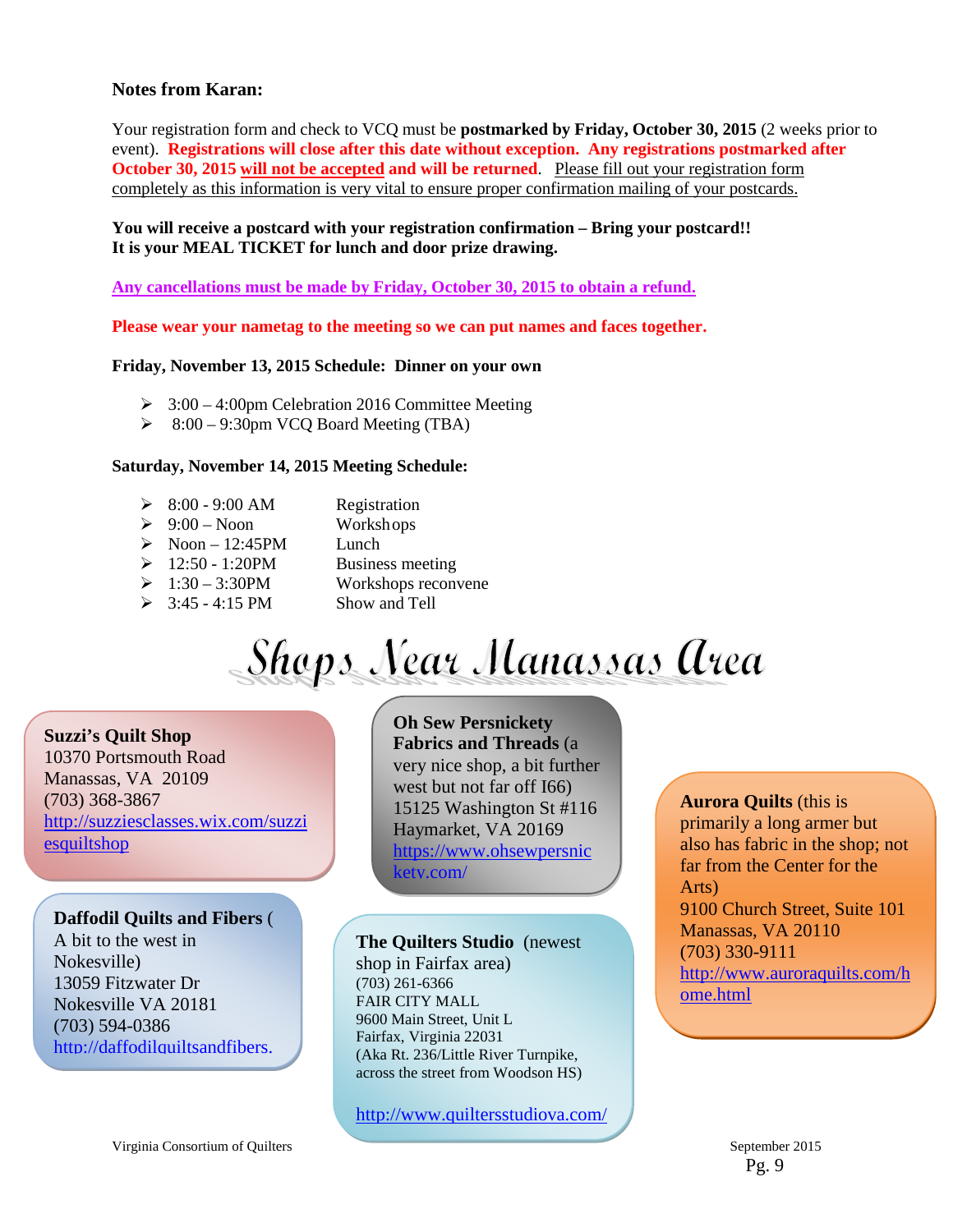## **Workshop A: Quilt Your Own Quilts with Marisela Rumberg**



## **Skill Level: Beginner & Intermediate**

**Technique Workshop:** This workshop will help to free you from the intimidation of quilting your own quilts. It will help you to make friends with your Walking Foot and Quilting Foot (also called Darning Foot). This Workshop has a maximum of 12 students.

## **Materials/Supply List:**

**Sewing machine** with the ability to drop the Feed Dogs. Don't forget to bring your pedal

and power cord. You must know how to operate your own machine.

- Walking Foot (also called Even Fed Foot).
- Quilting Foot (also called Darning Foot) with Spring Action
- 2 Bobbins with 100% cotton thread, 50 weight, light color. (I recommend Gutermman or Aurifil brand).
- Quilting thread in dark color, 40 or 30 weight. (I recommend King-Tut brand by Superior Threads)
- Ouilting Needles or Topstitch needles Size 90/14

## **Also bring:**

- One quilt sandwich where the top is made with six  $2\frac{1}{2}$ "x15" light color fabric strips **PIECED TOGETHER**. Use muslin for the back. Thin or medium loft batting. Can be spray basted or not basted at all.
- Six 15" quilt sandwiches, using muslin as top and back. Thin or medium loft batting. Can be spray basted or not basted at all.
- Basic Sewing Supplies (seam-ripper, scissors, pins...)

## **Optional - only if you have it:**

- Quilting Gloves or Quilting Tips.
- Extension table for your machine
- Straight Stitch Plate for your machine
- Supreme Slider

**About your teacher:** Marisela Rumberg is an award-winning quilt artist who loves to share her enthusiasm and passion for quilts. She is an international teacher and lecturer whose work has been featured in quilt shows such as Houston International Quilt Festival, Patchwork and Quilt Expo in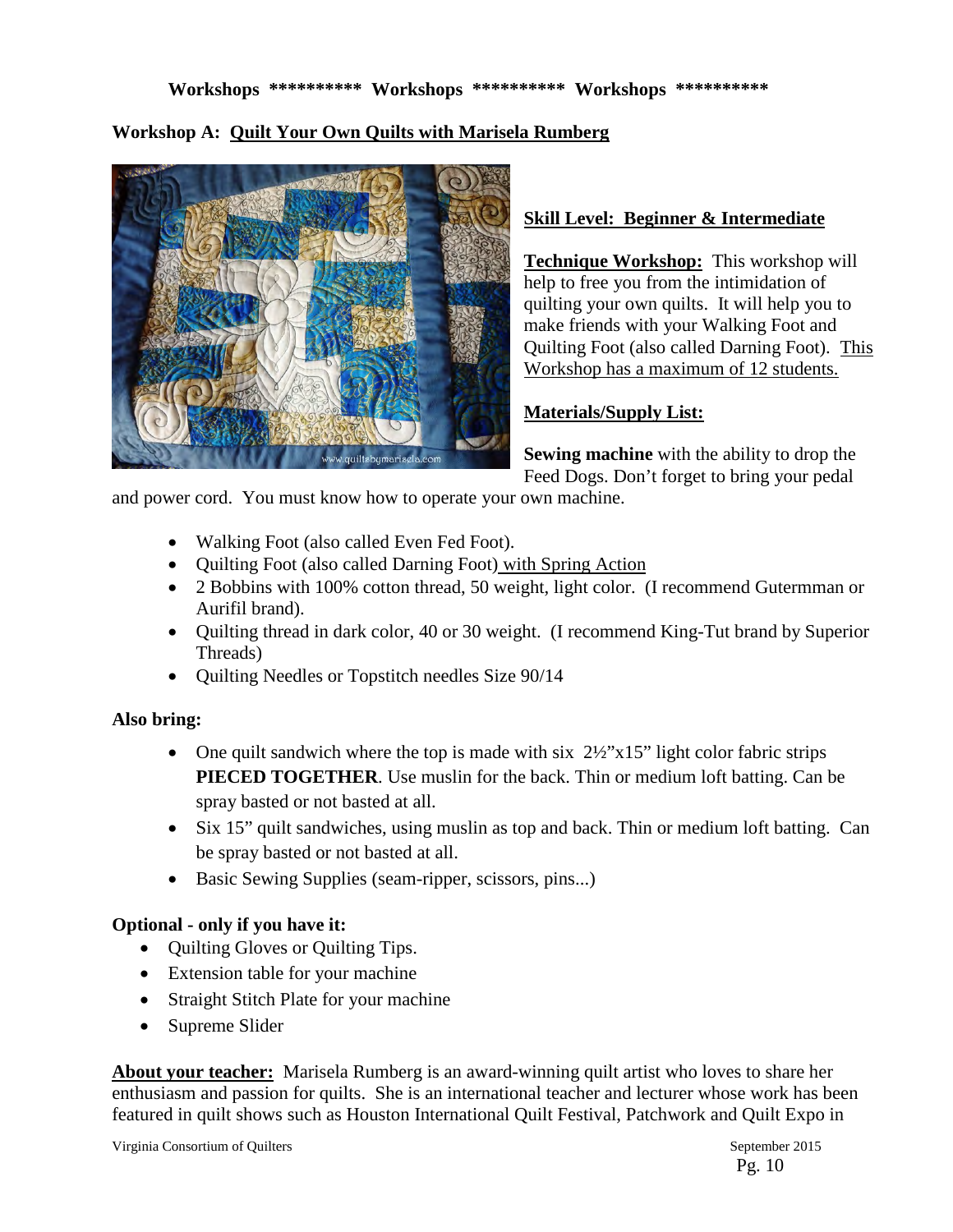Mexico, Quilt and Patchwork Festival in Grammado, Brazil and coming up this August, at the The Festival of Quilts in Birmingham, England.

Marisela is the founder and director of the group, Sew Global Quilters (SGQ), an eclectic mix of quilters from eight different nationalities, which makes quilting fun and educational. She is an active member of Quilters Unlimited-Annandale Chapter, where she is in charge of the Education Bee program, and recently the Director of the "The Way I See It" exhibit. Marisela is part of Quilters Mexico faculty, where she teaches and promotes the art of quilting to Spanish speakers. She recently joined Studio Fiber Arts at the Workhouse Arts Center in Lorton,Virginia.

Marisela teaches classes at several quilt shops in Northern Virginia, and has given workshops and demonstrations at Quilt Guilds and Quilt Shows. She is the creator of the technique, "Free Motion Quilting is Brain Training". Her method has given many intimidated quilters confidence to enjoy quilting. Marisela structures her classes and workshops to inspire ones inner artist to be free. Some of her classes are "T-Shirt Memory Quilts", Zentangle Quilts", "Confetti", "Trapunto" and more!

To see her work go to [www.quiltsbymarisela.com](http://www.quiltsbymarisela.com/) and follow her on Facebook [www.facebook.com/quiltsbymarisela.com](http://www.facebook.com/quiltsbymarisela.com) 

## **Workshop B: Needle Turn Appliqué with Mary Beth Wiesner**

## **Skill Level: Beginner to Intermediate**

**Hand Appliqué Workshop** Excellent workshop for learning the basics of Needle Turn Appliqué from start to finish. You will learn how to transfer the pattern pieces to fabric, layer the appliqué pieces to the background to create your "picture" and the technique of Needle Turn Hand Appliqué. Come join in the fun and learn the secrets !

## **Materials/Supply List:**

- Pattern (required): \$7 (available from instructor at the workshop; note: each flower is a
- separate pattern, you'll choose one to make in the class)
- Thread to match fabric
- Scissors
- Basic sewing kit (I will provide needles)
- Sewing machine (if you want to piece the background of your quilt this can be done ahead of time. Please see fabric requirements)
- 15inch square thin batting
- Rotary cutter, ruler and mat if you are going to piece the background in class

**Kit Fee:** I do not provide kits, however, I will have a small number of fabric bundles available in class for purchase (\$7 each) that can be used to supplement the fabric you bring to class. I also sell buttons by the scoop.

## **Fabric Requirements:**

1) Note: my quilts are **very** scrappy; I definitely believe "the more, the merrier" when it comes to fabric. Every leaf, every blossom, every square of background fabric are usually **different**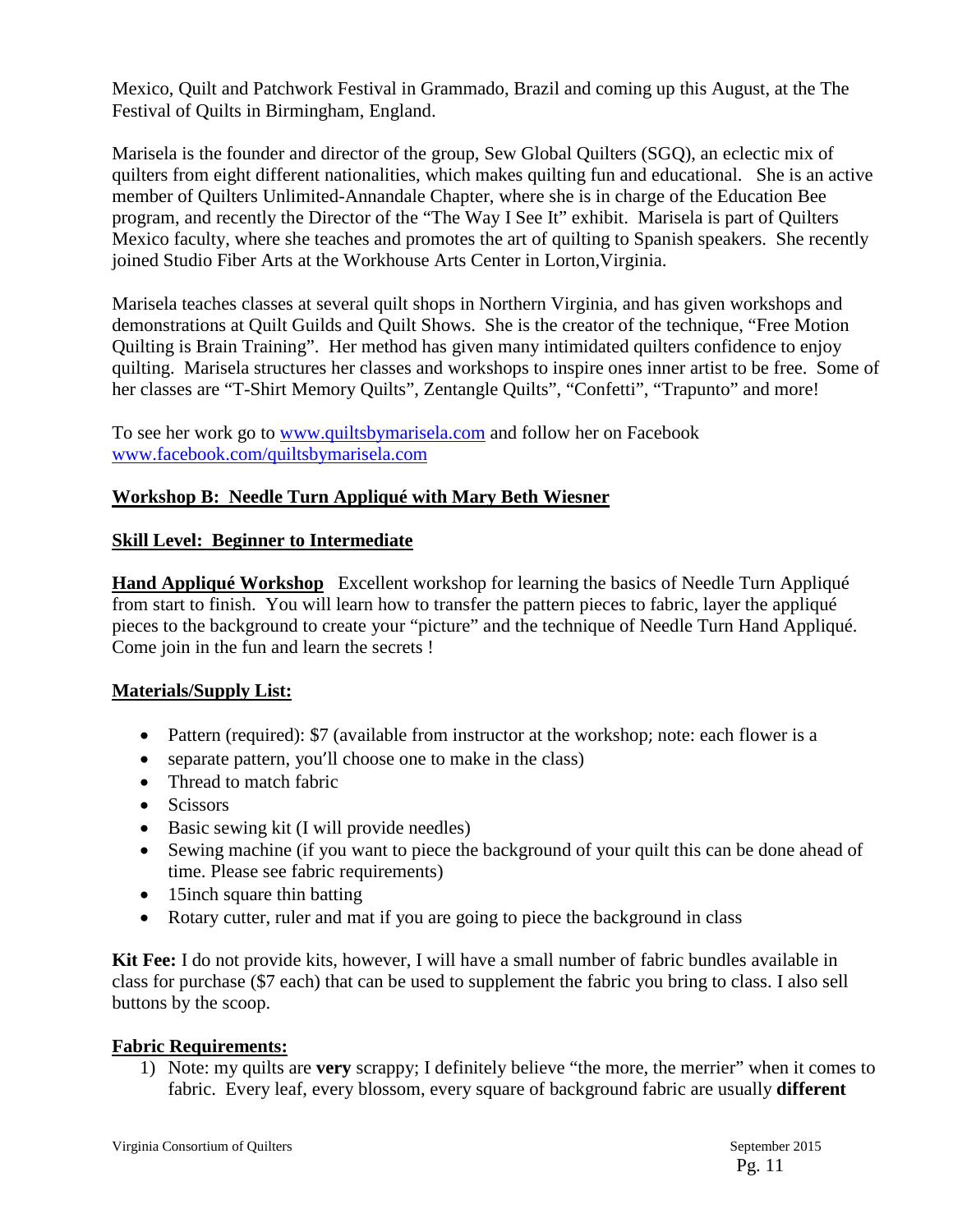fabrics. You don't have to go whole hog on the fabric, but if you are waffling between two choices, bring them both. I won't judge you!

- 2) Background fabric: 12 ½" square. Like I said, my backgrounds are pieced and scrappy. Any one of the following instructions will suffice:
- 3) Cut sixteen 3 ½" squares, sew the squares into four rows of four squares in each row. The fabrics are all the same color and value. You could also piece the background using three rows of three 4 $\frac{4}{2}$ " squares; two rows of two 6  $\frac{1}{2}$ " squares; or just one 12  $\frac{1}{2}$ " square. It's important that all the fabrics in the background be of the same color and value since the appliquéd flowers should be the "star" of the quilt.



**Geranium. Flowers: G**eraniums come in red, pink, purple, salmon, coral, peach. When choosing fabric for the geranium, choose one color (say red) and then bring many different red fabrics. You should have several that are the same value and then a few that are lighter or darker for contrast. The geranium flowers and buds are relatively small, so you shouldn't need more than a 3" to 5" square of each fabric. You'll be able to get 3 flowers out of a 4" square with a bit left over for a bud. **Stems & Leaves:** 7" square of green fabric for stems (we will be cutting on the bias) and large scraps of green fabrics for the leaves (5" to 6" square). Note: the Geranium leaf has three parts; each part is a different green fabric. If you want three leaves, you'll need 9 pieces of

fabric. On my sample, each part of each leaf is a different fabric, however; you don't need to have that many fabrics, but you need at least three different fabrics. Remember, if you are only using three fabrics, you'll need a bigger piece of each one. I try to find one or two green fabrics that have a touch of the flower color in it, so if I'm making a red geranium, I'll try to find a maybe a green plaid or a green with small flowers that have a touch of red for part of a leaf. **Buttons:** you will need tiny green buttons or beads for the centers of each flower and three large/medium buttons for each leaf. I sew the buttons on after quilting, so you may not need the buttons in class.

**Mountain Laurel Flowers:** Mountain Laurel is mostly white with touches of pink. Think about bringing fabrics that are white with a bit of pink (like white w/pink polka dots) and pink with a bit of white (like pink w/white polka dots) or maybe some pink and white checked gingham, as well as other pink and white fabrics. You'll need pieces that are at least 3" square. **Branch:** 9" x 4" piece of brown fabric. **Leaves:** 8" x 2" strips of green fabric for each leaf. My leaves are pieced with two strips of mostly dark green fabrics. **Miscellaneous:** you will need tiny green buttons for the center of each flower and small pieces of pink and/or white rick rack for the buds.





**Trumpet Vine Flowers: T**rumpet Vine flowers are orange, red, and magenta. Look for large scraps that have a combination of these colors (like orange with a touch of magenta or red with a splash of orange). Batiks are a good choice for this flower. I also used a plaid. You will need pieces of fabric that are at least 6" square. **Leaves & Stems:** 7" square of green for the stem (we will be cutting on the bias). Wide variety of greens for the leaves (each piece should be about 6" square). **Buttons:** one for the center of each flower and green buttons for each leaf. (I sew these on after quilting, so you may not need them for class).

Virginia Consortium of Quilters September 2015

Pg. 12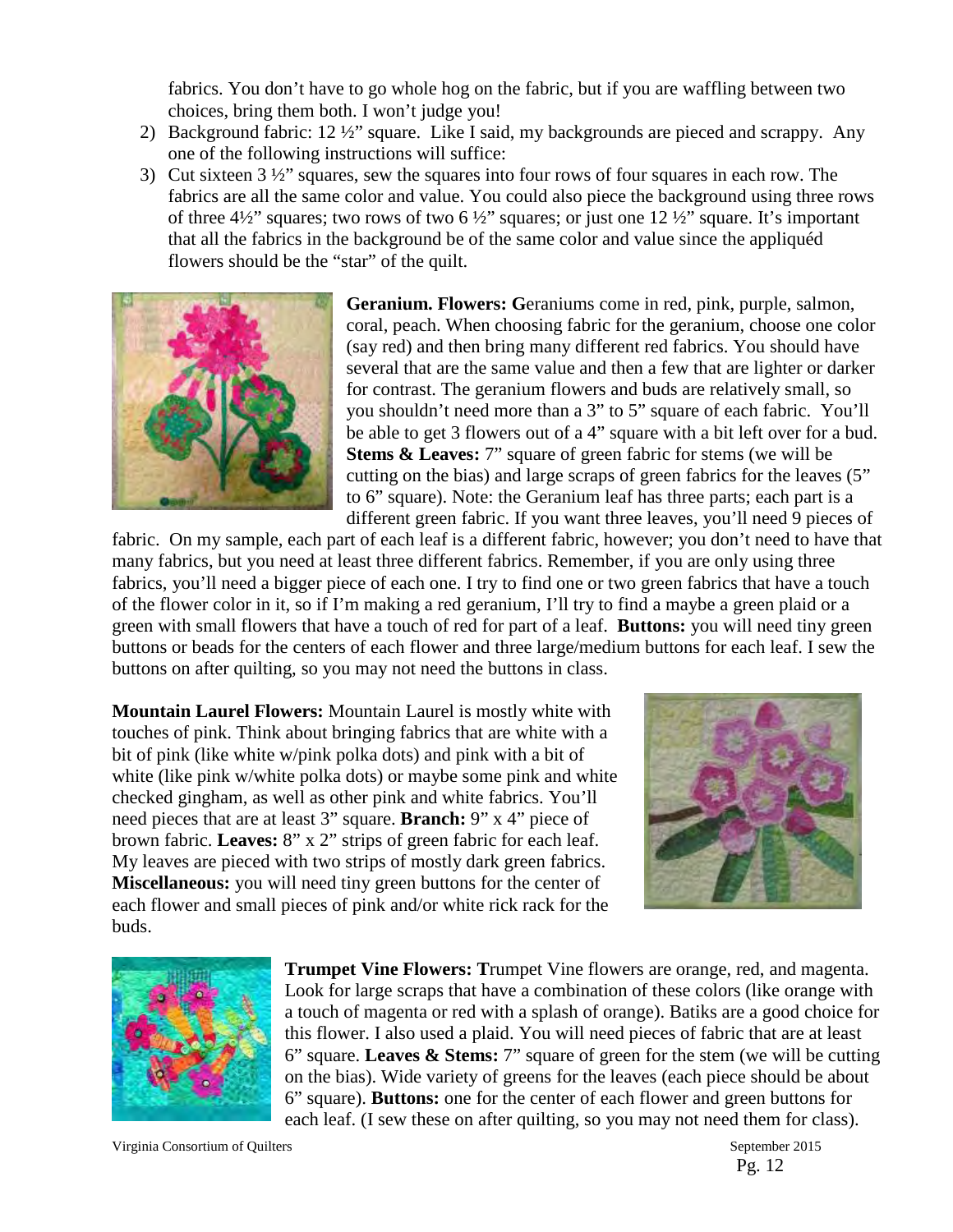**About your teacher:** Mary Beth Wiesner has been quilting since she was 18 (so many years!) and she has been designing quilt patterns for almost 20 years. Her patterns are inspired by wildflowers, garden flowers, nature, and walks in the woods or meadows or swamps or gardens. I am a minimalist in terms of equipment for sewing, but thinks you can never have enough fabric or buttons.



## **Workshop C: Children's Artwork Quilts with Shannon Shirley**

## **Skill Level: All Levels**

**Technique Workshop:** Learning how to transfer our children's & grandchildren's artwork to fabric is just a portion of the techniques you will learn in this workshop. You will also learn how to use fusible bond and to machine appliqué your artwork. Imagine what a treasure you can preserve to enjoy for many years. It will also make a great gift for the "artist" too. Maximum number for this workshop is 12.

## **Materials/Supplies**

Choose a picture that fits in a 12" square. If you would prefer your quilt be larger, just adjust the size of the copy and the amount of supplies needed. If you would like to use

my daughter's bird picture (shown above right) contact me at least two weeks in advance of the workshop.

- Original artwork
- Copy of artwork
- Tracing Paper
- Heat n Bond Lite, 1/2 yard
- 12 ½" square of background fabric





- 3/4 yard novelty print you like with your artwork
- Assortment of fabrics to recreate your picture
- 19" square of batting (I use Warm n White)
- Assortment of threads to appliqué and piece your picture (I use 50wt cotton)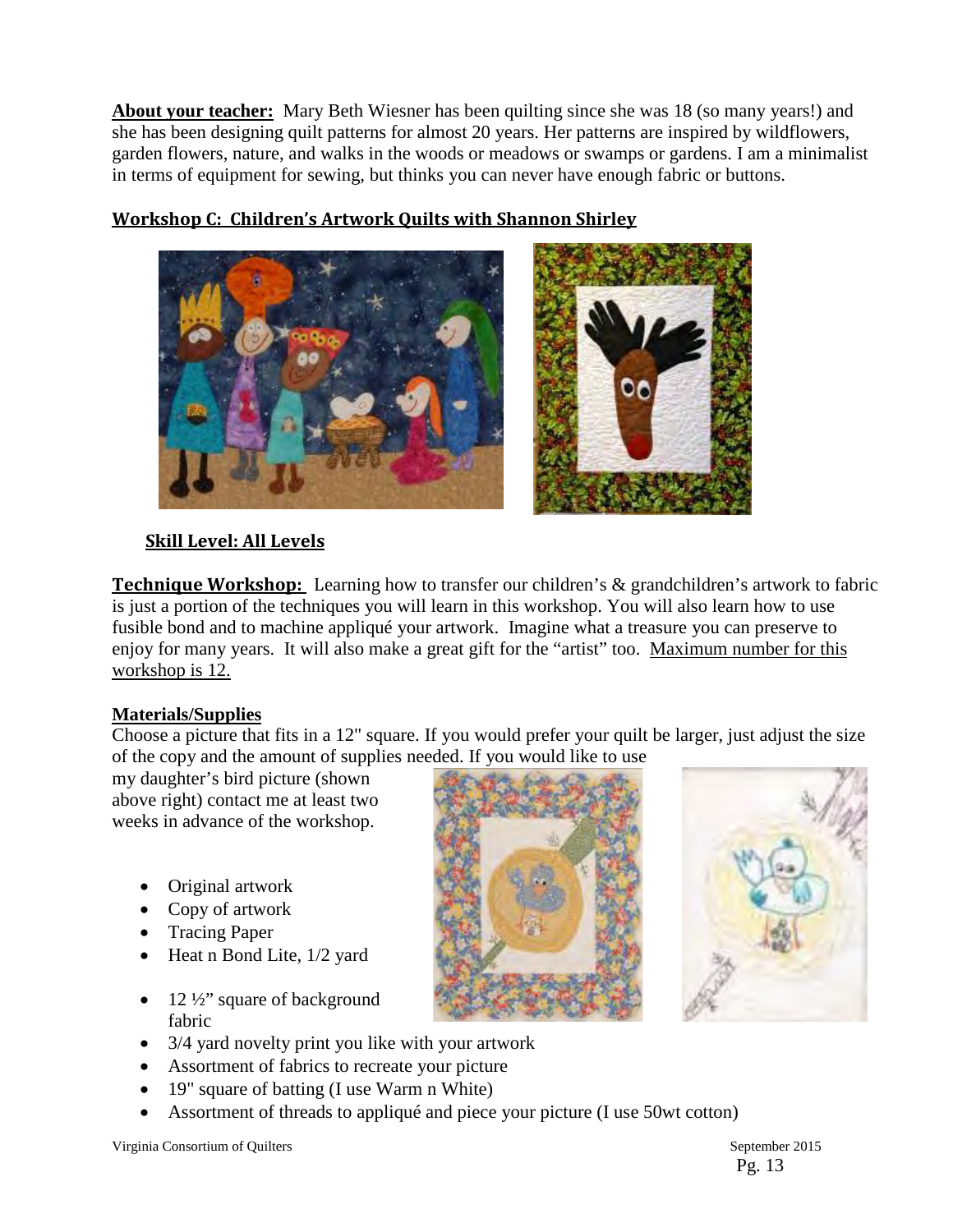- If you want to applique with hand blanket stitch, bring DMC floss and embroidery needles.
- Scissors to cut out detailed fusible shapes
- Optional: a small craft blade, like an Exacto knife
- Embellishments (rick rack, buttons, beads, etc)
- A light box if you have one
- Tape (I use blue painters tape)
- Micron pen (I use black 01 or 05)
- Sharpie marker
- Pencil
- Sewing machine, power cord, foot pedal
- Feet for your machine
- Basic sewing supplies
- Rotary cutter/mat/ruler
- Power strip or extension cord

You can see more samples on my website, [www.onceinarabbitmoon.com.](http://www.onceinarabbitmoon.com/) If you have any questions, please feel free to contact me at (571) 331-1904 or [onceinarabbitmoon@comcast.net.](mailto:onceinarabbitmoon@comcast.net)

**About your teacher:** Shannon Shirley is an artist, teacher, speaker, author and award winning quilter. Coming from an Air Force family she had the opportunity to travel when she was very young and fondly remembers her first hand sewing classes she took while attending the village school. She has lived in Northern Virginia since 1974 and after completing high school she obtained an Associate's degree from The Fabric Institute of Technology from New York City. For a number of years, she worked in the merchandising and display fields for Woodward and Lothrop in Virginia. Shannon has three grown daughters who are all creative in their own right. Art in just about any form has always inspired her. She uses a wide variety of techniques and materials, whatever seems to suit the project at hand. Her parents gave her a Bernina 1130 in 1989 and it is still her machine of choice. Shannon enjoys both traditional quilting and art quilting. She prefers to design original quilts, working from the stash she has collected over the years. Letting the projects evolve as she works, one common thread in her art would be mixing a large variety of printed fabrics. She has been teaching since 2006 and thoroughly enjoys helping any student overcome a stumbling block, regardless of level of sewing skill.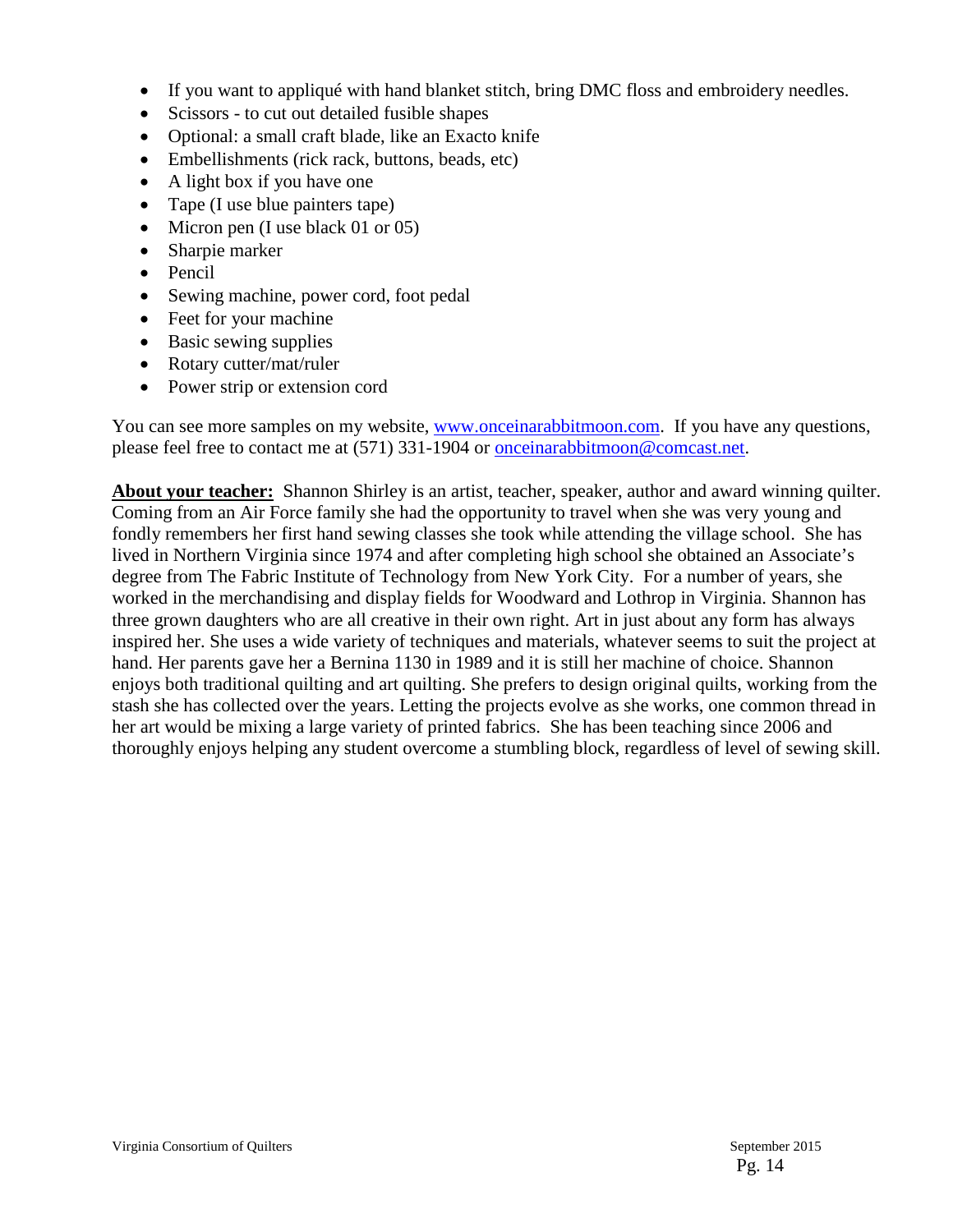## **Workshop D: Celebration 2016 Block Lotto Paper Piecing with Marty Moon**

## **Skill Level: All Levels**

**Machine Workshop:** This workshop will be a refresher for those familiar with foundation piecing or the introduction to foundation piecing as a new technique for those who have never tried it. It will be fun and give you the skills and confidence to make the block (Crystal Facets) for Celebration 2016.

## **Materials/Supplies:**

- Teacher will supply the printed foundation papers.
- Sewing machine with neutral thread
- Rotary cutter and mat
- Acrylic ruler (at least  $6\frac{1}{2}$ " x 12")
- Straight pins
- Thread snips or scissors
- Small travel iron & ironing surface
- PATIENCE!

## **Fabric Requirements:**

2 fat quarters or 2 ¼ yd coordinating fabrics to use for practice (The block you make will be an orphan block for another project!)

**About your teacher:** Marty has been quilting for many years now and owns Early Times Workshop. She vends and teaches across the country, especially at shows, but is available to teach at shops, guild and at retreats. She is a past president of VCQ and is currently a member of the Virginia Star Quilters' Guild

(Fredericksburg), the Culpeper Quilters' Guild (Culpeper), VCQ, SAQA, PAQA-South, FCCA and is serving on the board of the new Arts & Culture Center in Culpeper.

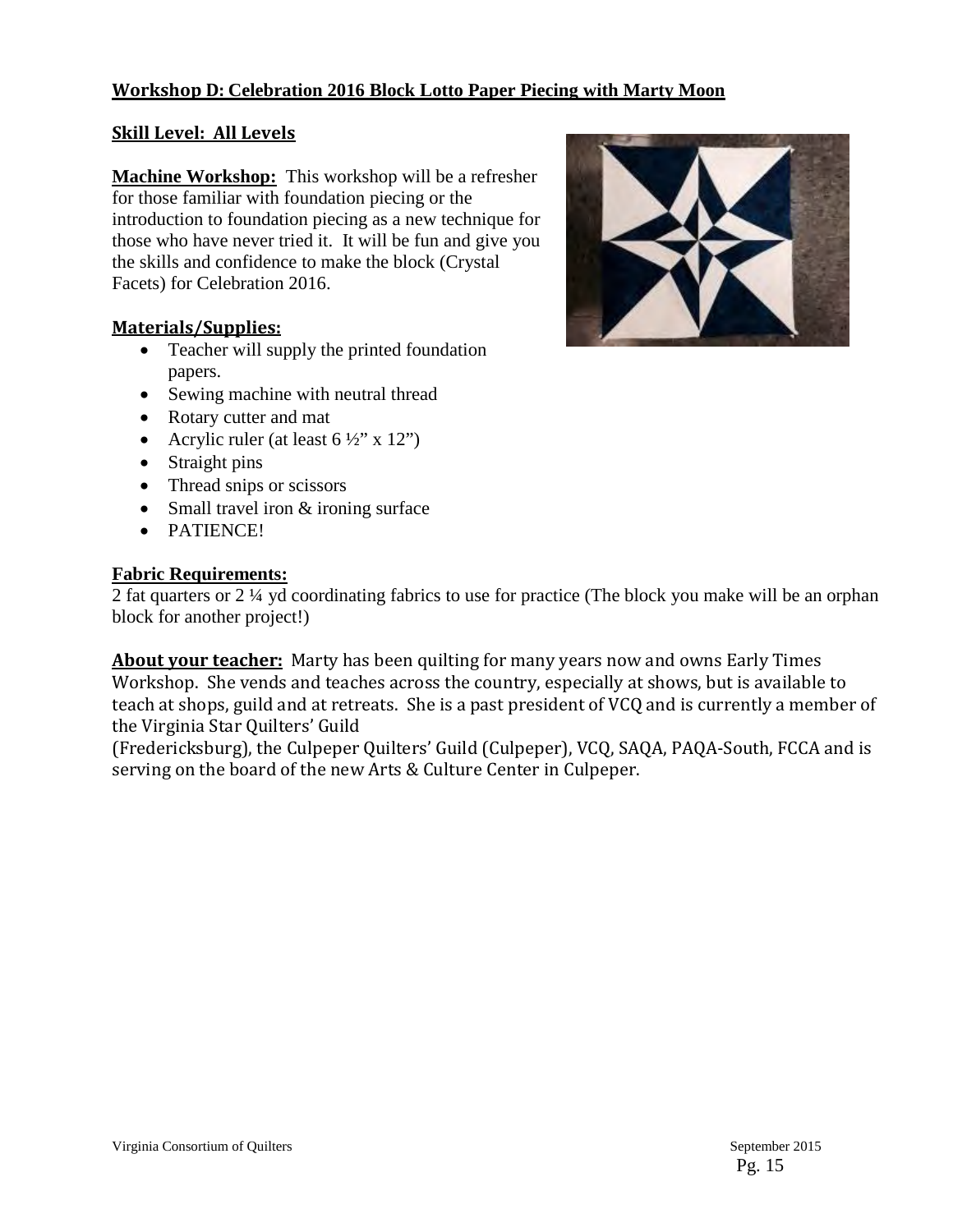## **Workshop E: Community Service Project - Post Mastectomy Comfort Pillows**



## **Skill level: All levels**.

**Machine workshop:** VCQ regularly selects a project as part of the guild's Community Service program. During calendar years 2014 through 2015 members may register to participate in this workshop to make these wonderful comfort pillows. VCQ will then give them to Breast Cancer Centers or clinics throughout Virginia for breast cancer patients. Rickie Summers and Aristine Shores graciously volunteered to be the Co-Chairs for this project for 2015. To help VCQ to achieve this, we ask members to participate in the workshop, bring in completed kits sewn at home, and to provide names of Breast Cancer Centers, clinics, hospitals, etc. located in cities, counties, & communities in Virginia. To date we have donated **385** Comfort Pillows and Bags.

 Thanks to all members who have made kits at home and brought them to our meetings. This allowed us to donate more bags each quarter. The November 2015 meeting in Manassas will be the last meeting we will make the post mastectomy comfort pillows as a Community Service Project for this year. A new Community Service Project will begin in the New Year. If any of you have any ideas for the next community service project, please let the VCQ Board Members know so it can be considered.

 If you are participating in CQWM, you may think about spending part of your time with the Community Service Project. You may choose to participate either all day, in the morning, or in the afternoon. Any time spent in the community service project is appreciated.

## **REMINDER**: **Please bring in your completed bags or unsewn kits to our next meeting in November. This is the last meeting that we will be making the bags and pillows as a group. If you are unable to make the meeting, please try to send them with someone who may be coming.**

## **Materials & Supplies:**

- Instructions are provided in the workshop or in this VCQ Newsletter
- 1 FQ for pillows
- 1 FQ for cloth bag & strap (this can be identical or coordinating fabric)
- 1 FQ for the bag lining  $\&$  strap (this can be identical or coordinating fabric)
- Rotary Cutter and Ruler unless you precut your fabric
- Thread and pre-wound bobbins
- Sewing machine in working order, already threaded
- Basic sewing tools & supplies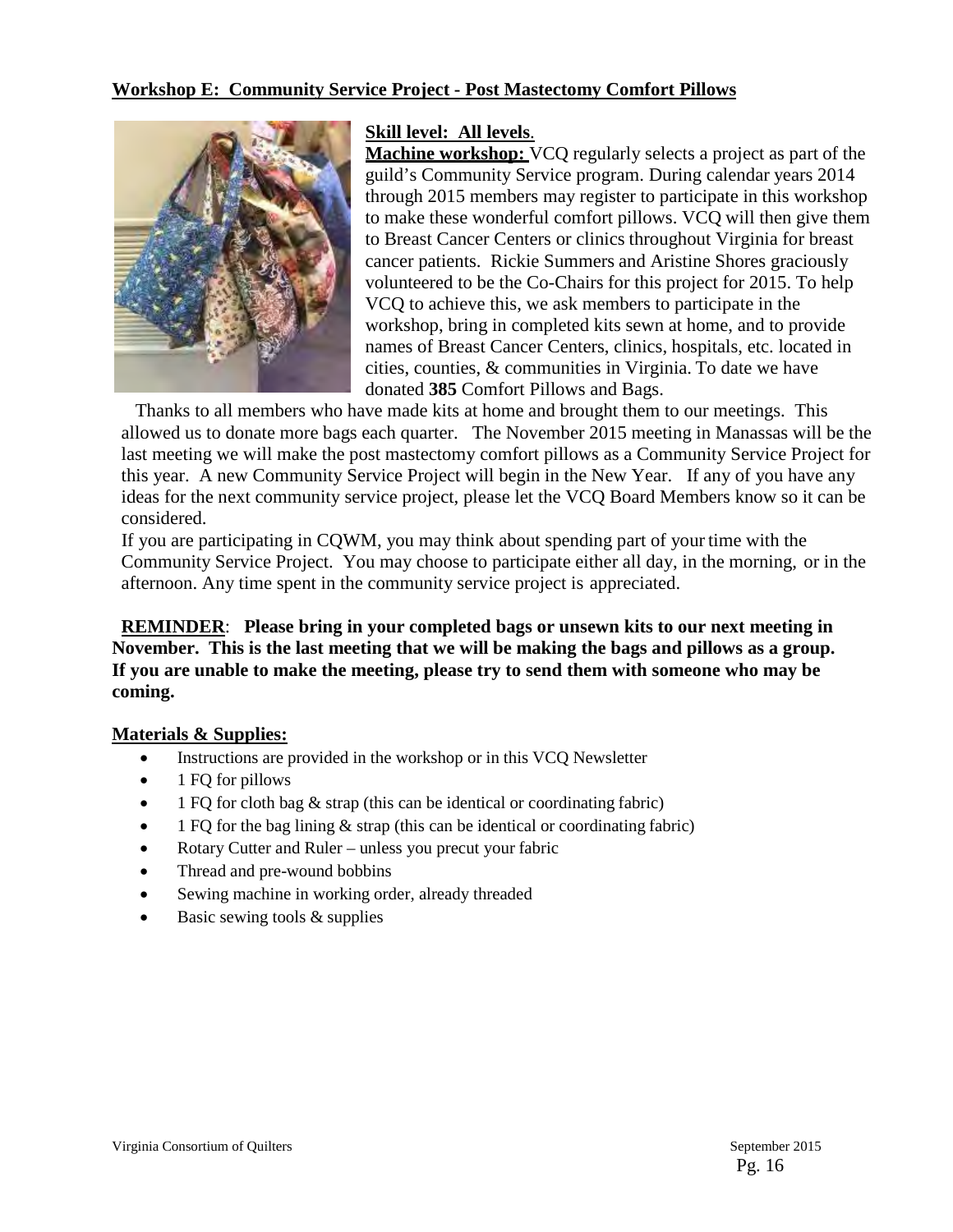**Workshop F: Come Quilt With Me.** Bring your own project to work on as you sit and quilt with other members and experience some good fellowship. Highly encourage attendees to bring hand sewing/quilting due to some space limitations.













**VCQ will be scheduling meetings all over the state. If your guild would like to sponsor a meeting contact one of the Board members. If you know of a quilting teacher we would be interested in, please contact Karan Fisher, Programs Chair at [karanfisher@cox.net,](mailto:karanfisher@cox.net) or 757-761-1173**

Virginia Consortium of Quilters September 2015

Pg. 17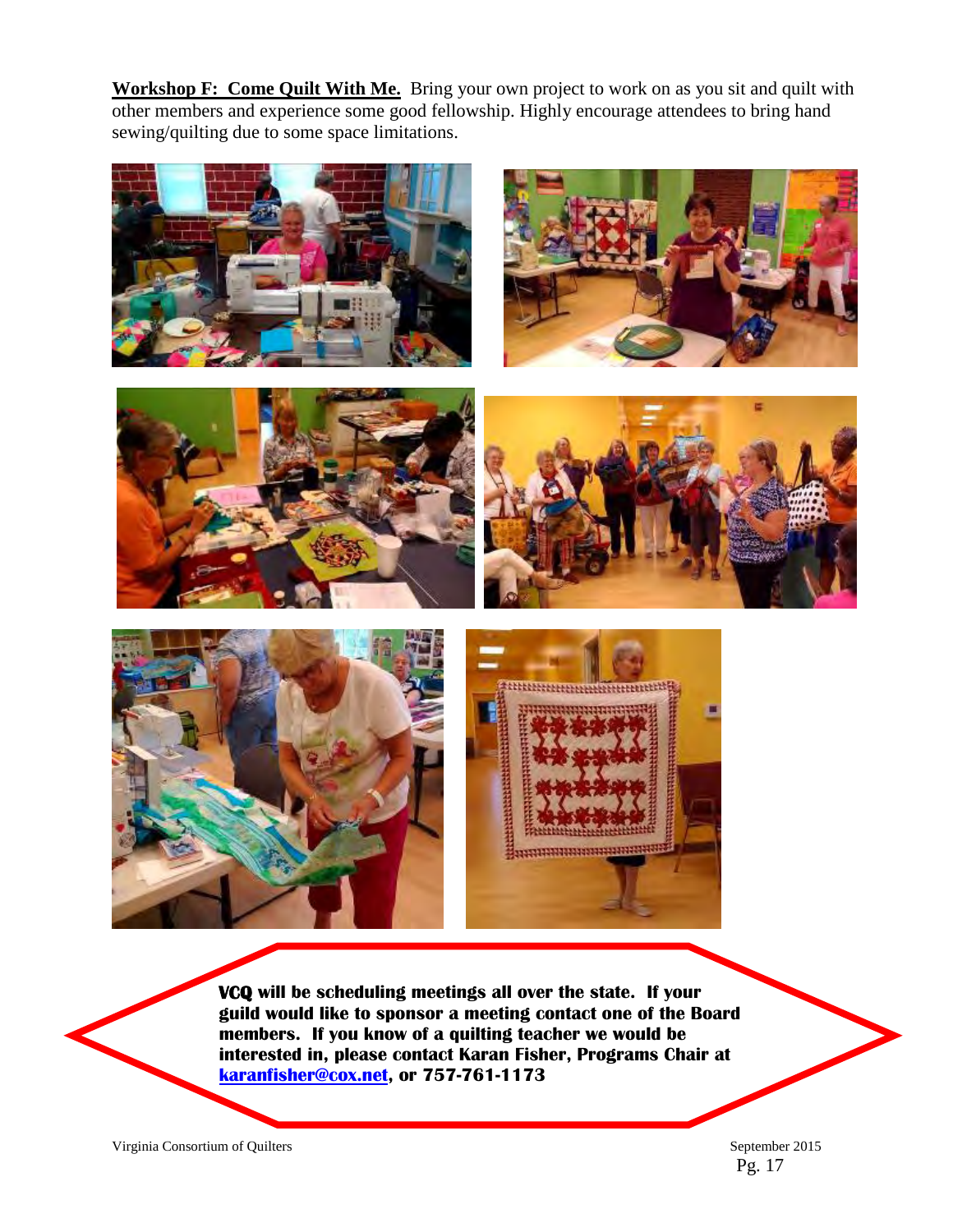## **VCQ WORKSHOP REGISTRATION FORM**

Registration form deadline: **Friday, October 30, 2015.****Registrations will close after this date without exception. Any registrations postmarked after October 30, 2015 will not be accepted and will be returned. Any workshop cancellations prior to the deadline are eligible for a refund.** Please fill out **completely** and please **PRINT***.* 

| Name    |       | Member______ Non-Member_____ |     |  |
|---------|-------|------------------------------|-----|--|
| Address |       |                              |     |  |
|         | City  | State                        | Zip |  |
| Phone   | Email |                              |     |  |

Choice of Workshop (includes lunch). Circle letters and indicate choice on line below. In the event your workshop choice is full and you are placed in CQWM, do you want the \$5.00 refund or donate it to VCQ? (please check your preference) \_\_\_\_\_\_\_\_\_\_\_\_\_Refund \_\_\_\_\_\_\_\_\_\_\_\_\_VCQ

Workshop A: Quilt Your Own Quilt with Marisela Rumberg

Workshop B: Needle Turn Appliqué with Mary Beth Wiesner

Workshop C: Children's Artwork Quilts with Shannon Shirley

Workshop D: Celebration 2016 Block Lotto Paper Piecing with Marty Moon

Workshop E: Community Service Post Mastectomy Comfort Pillow & Bag with Rickie Summer/Aristine Shores Workshop F: Come Quilt with Me (CQWM)

1st choice\_\_\_\_\_\_\_\_\_\_\_\_ 2nd choice\_\_\_\_\_\_\_\_\_\_\_\_3rd choice\_\_\_\_\_\_\_\_\_\_\_\_

| Cost                                             |               |
|--------------------------------------------------|---------------|
| Member, Workshop                                 | \$30          |
| Member, Community Service/Come Quilt with Me     | \$25          |
| Non-member, Workshop                             | \$45          |
| Non-member, Community Service/Come Quilt with Me | \$40          |
| Host Guild Non VCQ committee member              | $$10**$ lunch |
|                                                  | only          |

\*\*A host guild non-VCQ committee member may register as a guest only for \$10 to include lunch and the business meeting. A non-VCQ visitor may attend any business meeting only and both must pre-register in order to have an accurate count for lunch.

Amount enclosed: \$\_\_\_\_\_\_\_\_\_ Pattern or supply fee, if any, is paid to teacher at time of class.

Are you willing to be a class helper? Yes No

Are you bringing a sewing machine to Come Quilt with Me or the Community Service? Yes No

Were you referred or invited by a VCQ member? Yes No If so, please write in their name

Special lunch requirements: A sit down boarding house style lunch will be provided. Vegetarian\_\_\_ Gluten-free\_\_\_ Allergic to \_\_\_\_\_\_\_\_\_\_\_\_\_\_\_\_\_

Send workshop registration form and your check **payable to VCQ** to

**Karan Fisher, 1213 Rittman Road, Virginia Beach, VA 23464**

Questions? Contact Karan Fisher @ 757-761-1173 or **[karanfisher@cox.net.](mailto:karanfisher@cox.net.)**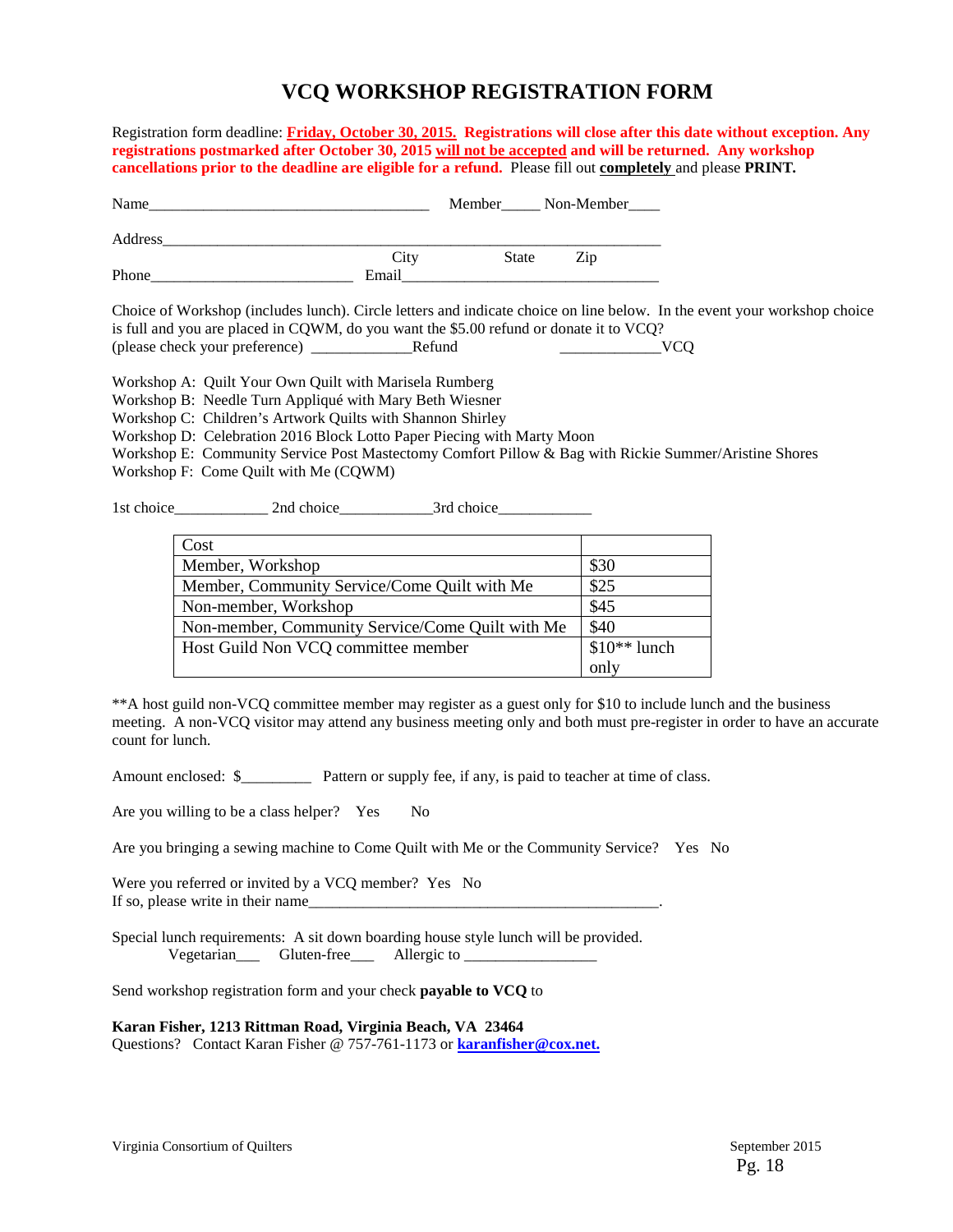# **Celebration 2016**

VCQ's 15th Celebration retreat will take place next April 28 through May1 at the Smith Mountain Lake 4-H Center. The committee has been working on getting out the email confirmations so if you HAVE NOT received yours please let Heather Zavagnin know at email: [Celebration@vcq.org](mailto:Celebration@vcq.org) and she will resend your confirmation to you.

We have a total of 144 students attending Celebration 2016 so that leaves only 6 spots left! Send your registration form to Heather Zavagnin ASAP so you do not miss out on this great event.



## **We received the following information via the VCQ website:**

2015 National Endowment for the Arts National Heritage Fellowships Concert Each year the National Endowment for the Arts honors nine of our nation's master folk and traditional artists with the National Heritage Fellowship, the nation's highest honor in the folk and traditional arts. Among this year's recipients are the quilters of Gee's Bend- Mary Lee Bendolph, Lucy Mingo, and Loretta Pettway.

On Friday, October 2, 2015, the 2015 recipients will be honored at a free [concert](http://arts.gov/news/2015/nea-celebrates-folk-and-traditional-arts-free-concert) in Washington, DC which will be streamed live at [arts.gov,](http://arts.gov/lifetime-honors/nea-national-heritage-fellowships/2015-nea-national-heritage-fellowships-concert) and will include a demonstration by Ms. Bendolph and Ms. Mingo and interview portion. Ms. Pettway will not be in attendance, and will instead be represented by her daughter. The concert will take place at 8 pm ET at George Washington University's Lisner Auditorium. Free tickets are available at [lisner.gwu.edu.](http://lisner.gwu.edu/2015-nea-national-heritage-fellowships-concert)

Here is the full list of 2015 NEA National Heritage Fellows who will be honored:

- [Rahim AlHaj](http://arts.gov/honors/heritage/fellows/rahim-alhaj) (Albuquerque, NM) oud player  $&$  composer
- [Michael Alpert](http://arts.gov/honors/heritage/fellows/michael-alpert) (New York, NY) Yiddish musician and tradition bearer
- [Mary Lee Bendolph, Lucy Mingo, and Loretta Pettway,](http://arts.gov/honors/heritage/fellows/mary-lee-bendolph-lucy-mingo-and-loretta-pettway) (Boykin, AL) quilters of Gee's Bend
- [Dolly Jacobs](http://arts.gov/honors/heritage/fellows/dolly-jacobs) (Sarasota, FL) circus aerialist
- [Yary Livan](http://arts.gov/honors/heritage/fellows/yary-livan) (Lowell, MA) Cambodian ceramicist
- [Daniel Sheehy](http://arts.gov/honors/heritage/fellows/daniel-sheehy) (Falls Church, VA) ethnomusicologist/folklorist
- [Drink Small](http://arts.gov/honors/heritage/fellows/drink-small) (Columbia, SC) blues artist
- [Gertrude Yukie Tsutsumi](http://arts.gov/honors/heritage/fellows/gertrude-yukie-tsutsumi) (Honolulu, HI) Japanese classical dancer
- [Sidonka Wadina](http://arts.gov/honors/heritage/fellows/sidonka-wadina) (Lyons, WI) Slovak straw artist/egg decorator

Please feel encouraged to pass this information on to your members and peers in the field. If you have any questions or if there's any further information I can provide, I can be reached by phone at (202) 682-5604 or by email at [freebergd@arts.gov.](mailto:freebergd@arts.gov)

I look forward to seeing you at the concert on October 2nd.

Best, Diana Freeberg

Virginia Consortium of Quilters September 2015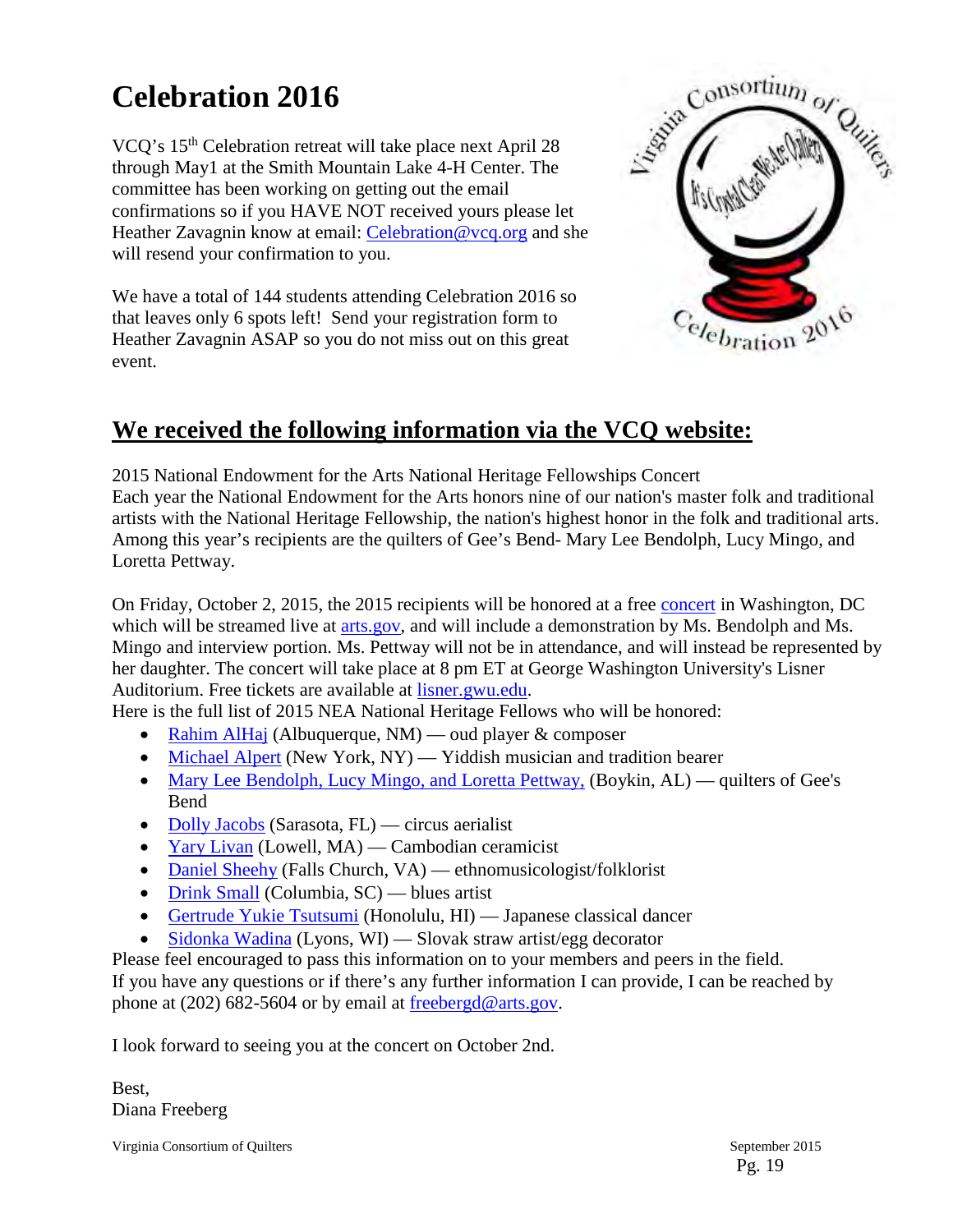## **The Area Representatives Job Description**

Reps needed for Southern Shenandoah (Lexington to Christiansburg) and Southwest VA areas The purpose of area representatives is to promote interaction between the quilting organizations of the state and to act as liaison between VCQ and its members.

- Attend VCQ Board meetings on Friday nights before the regular Saturday meeting.
- Bring to the VCQ Board any membership concerns from the area represented.
- Keep a supply of VCQ membership forms and VCQ brochures on hand to distribute to guilds and shops in your area. Business cards are also available.
- Promote VCO each and every opportunity that presents itself be the Ambassador.
- Encourage shops and guilds to share their information on the VCQ website especially. The web site is [http://vcq.org](http://vcq.org/) and the web mistress can be reached at [webmistress@vcq.org.](mailto:webmistress@vcq.org)
- Visit guilds in your area to talk about VCQ, answer questions, and encourage membership (you may have to invite yourself!). Share meeting info on any distribution lists you have access to.
- Area Representatives are asked to serve as the Nominating Committee for Board of Directors. The listing of nominees must be printed in the September newsletter.
- Be positive, enthusiastic, and welcoming!!

## **Program Coordinator Job Description** (coordinator needed beginning in 2016)

- Attend the VCQ Board meetings
- Arrange for Workshop Teachers, Guest Lecturers
- Send workshop information to Newsletter Editor for publishing in newsletter in accordance with newsletter deadline
- Receive and process workshop registrations
- Assign students to workshops, on a first-come, first-serve basis
- Notify students of workshop assignments by postcard at least three (3) weeks before meeting
- Provide teachers with student list at least two (2) weeks before workshop
- Keep President and Treasurer informed of workshop status
- Deposit fees within ten (10) days of receipt, send deposit slip and accounting sheet to the Treasurer, maintain a copy for the file
- Introduce workshop teachers and lecturer and have students and teachers show their work
- At the business meeting, show samples of workshop projects for the next meeting
- Submit bills for teachers or lecturer to Treasurer to prepare checks for payment.
- Distribute workshop payments
- After registrations have been received, assign teacher's helper for each class
- After the workshop, send thank you notes to all who need to be thanked (the Host group, teachers, lecturer, etc). Also, appropriate evaluation sheets may be sent to the teachers
- Inform the President of evaluations, attendance statistics, etc. at annual board retreat
- Perform other duties and responsibilities as assigned.

Note: the board is open to having 2 people share the responsibilities of this position, for example, one person who arranges for the workshop teachers and another who receives the registrations and takes care of the financial end.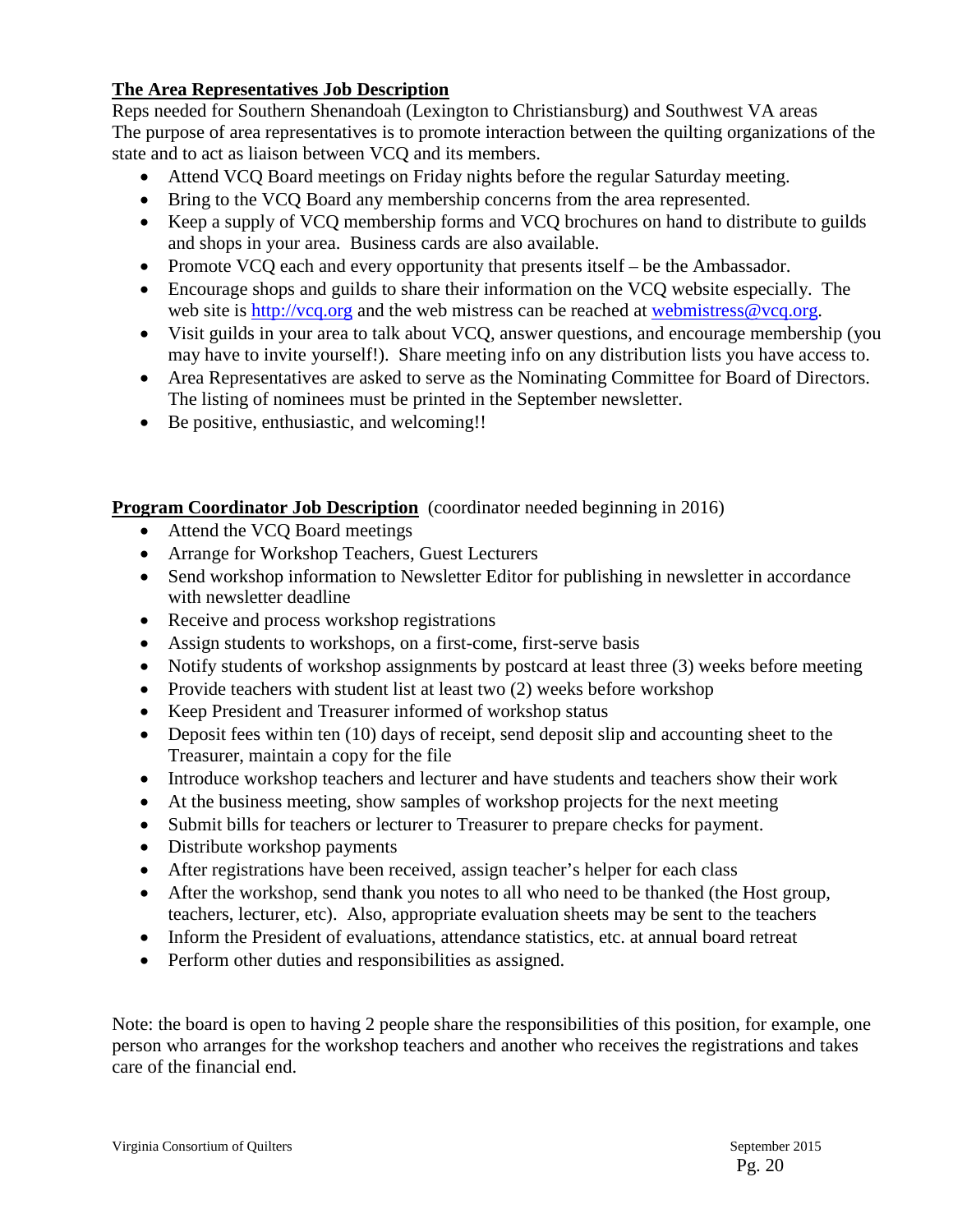## VCQ Membership Report

We have a total of 277 members as of September 11. For this year (2015), we have 53 new members. New Members—to cut mailing costs, your membership pin can be picked up at the next meeting that you attend. See me or one of the officers at the meeting. Don't forget to wear your badge to the meetings. Remember our membership year is from January 1 through December 31. Many of the new members have paid for 2015 and you need to make sure that you renew for 2016 before the Celebration deadline to get the reduced cost for Celebration.

Please let me know if your home address or email address changes. You can call, email or mail changes to: Dianne Reasons 41 Ashleigh Drive Waynesboro, VA 22980 [dreasons@lumos.net](mailto:dreasons@lumos.net)

## **TREASURER'S REPORT AS OF August 17, 2015**

Money Market: \$ 9,479.04 Checking Account: \$ 9,238.11